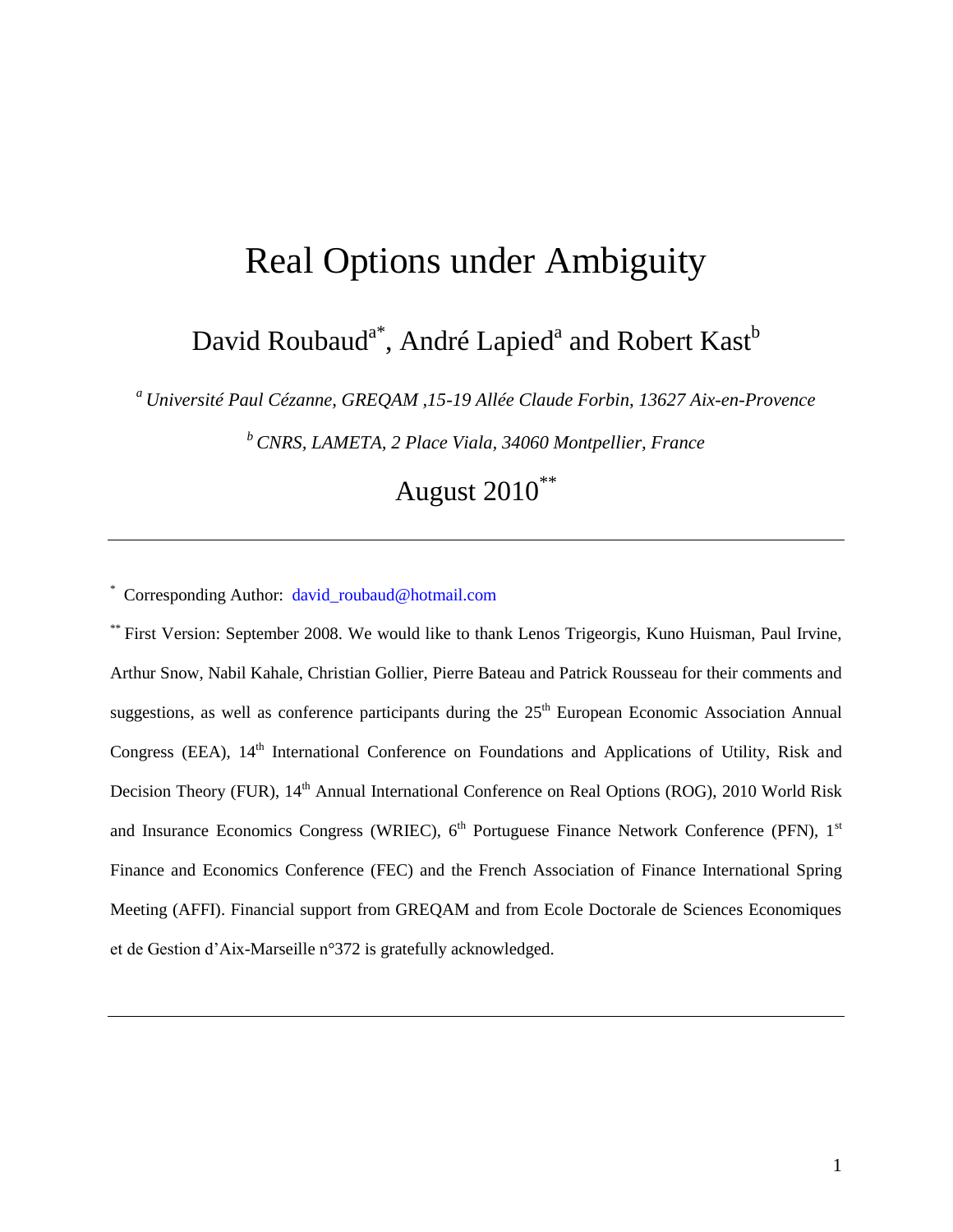#### **ABSTRACT**

A new class of real options models has recently emerged, characterized by the presence of "ambiguity" (or "Knightian uncertainty") and based on recursive multiple-priors preferences. Ambiguity is typically described through a range of Geometric Brownian motions and solved by application of a maxmin expected utility criterion among them (worst case), but this reduces individual preferences to an extreme form of pessimism. In contrast, by relying on dynamically consistent "Choquet-Brownian" motions, we show that a much broader spectrum of attitudes towards ambiguity may be accounted for, improving the explanatory and application potentials of these appealing expanded real options models. In the case of a perpetual real option to invest, it is shown that ambiguity aversion may delay the moment of exercise of the option, while the opposite holds true for an ambiguity seeking decision maker. Furthermore, an intricate relationship between risk and ambiguity appears strikingly in our model.

*Keywords:* Real Options; Ambiguity; Irreversible investment; Optimal stopping*;* Knightian uncertainty; Choquet-Brownian motions.

*JEL classification codes:* C61; D81; D92; G31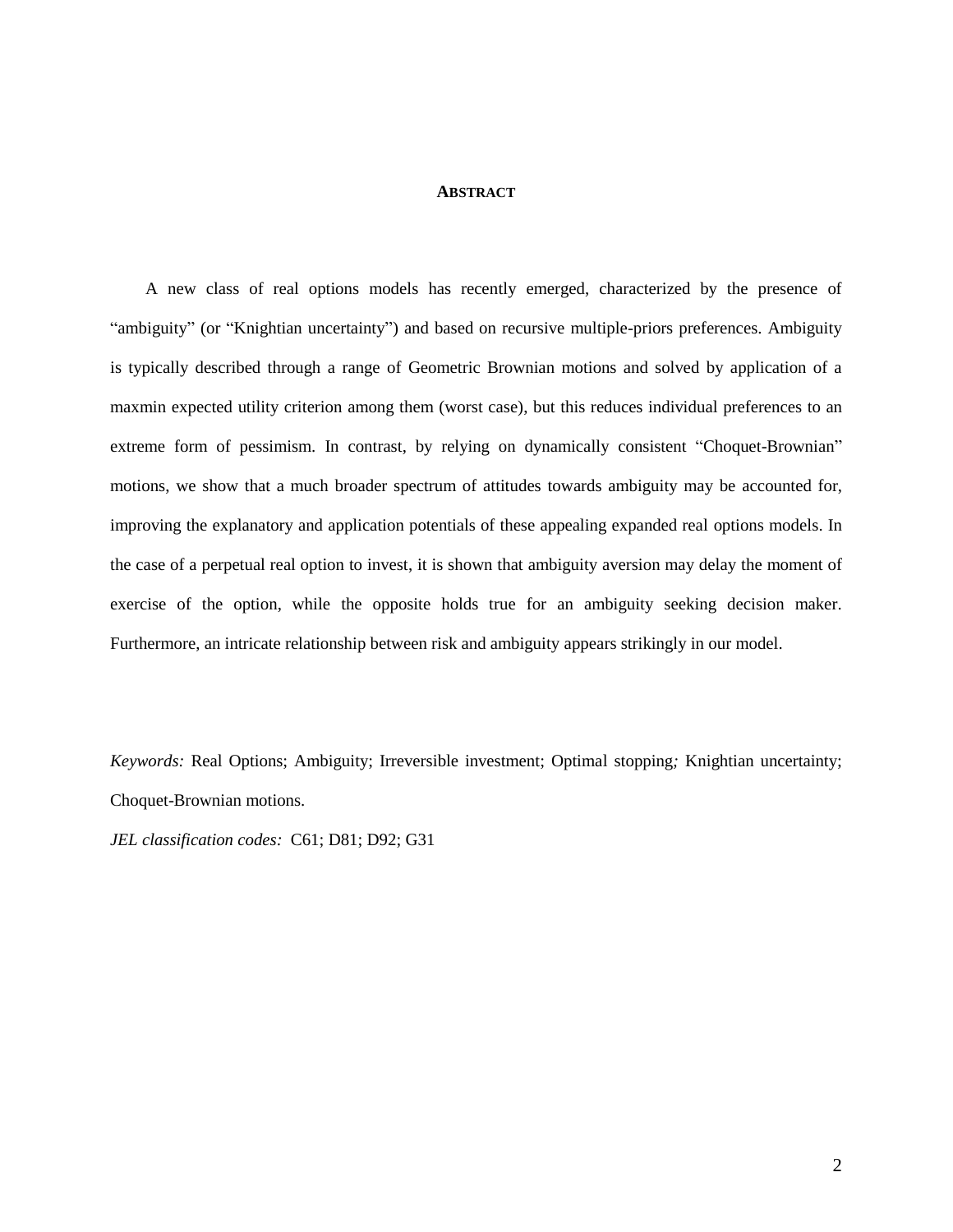#### **1. INTRODUCTION**

Dealing better with uncertainty may contribute to gaining competitive edge and foster value creation. Such ambition is at the very core of the real options approach to capital budgeting. But what sort of uncertainty entrepreneurs truly face? Is it *objective* or rather a matter of *beliefs* and/or *tastes*? How may a real option model be affected after introducing uncertainty? Over the last two decades, breakthroughs in decision theory certainly improved the understanding of uncertainty and its multiple forms. Still, giving axiomatic foundations to what derives from various psychological biases remains challenging. Transfering theoretical advances into practical recommendations is even more delicate, especially in dynamic settings.

Recently, a new class of real option models was built, characterized by the presence of *Knightian uncertainty* or *ambiguity* (Nishimura and Ozaki, 2007; Asano, 2005; Trojanowska and Kort, 2010; Miao and Wang, 2009). Solving uncertainty by application of a *maxmin* criterion over the potential outcomes of decision, these recursive multiple-priors models identify a significant impact of ambiguity on real option valuations and timing of exercise, but only in the case of extreme aversion towards uncertainty. In this paper, real options models under uncertainty are expanded to account for the variety of preferences towards ambiguity. Indeed, many experiments and studies confirmed that if aversion may be a prevalent reaction to uncertainty, excluding ambiguity seeking *a priori* may often be unjustified.

To account for a wider range of preferences towards ambiguity, we suggest the use of dynamically consistent *Choquet-Brownian* processes to model uncertainty (see section 2.2). This is the key originality of our model. In our Choquet expected utility framework, the impact of perceived ambiguity on the expected cash flows from a project is summarized by the value of a parameter c: it expresses the nature and intensity of the psychological bias revealed by decision makers under ambiguity, that we call *cignorance*. The probabilistic case is a special case in our generalized real option model to invest, as well as the multiple-priors. Section 1 discusses the rationale behind the construction of such models, identify some limits, as well as underline how the real options theory is deeply concerned over uncertainty and contributes to its improved representation. Key notions and methodological choices are clarified.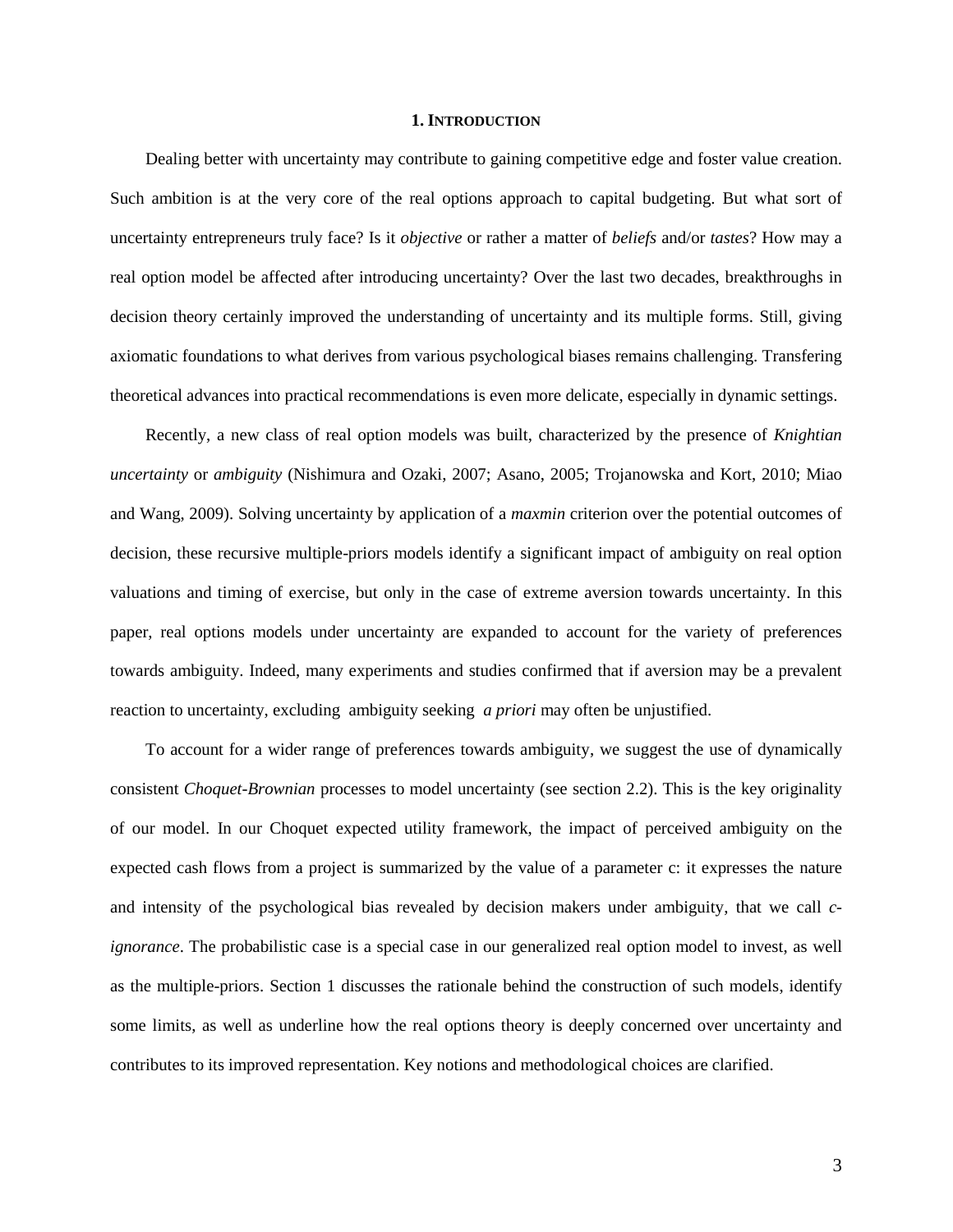#### *1.1 Key definitions:*

 $\overline{a}$ 

As Real options<sup>1</sup> (Myers, 1977) may appear quite frequently, getting a quantitative estimate of the cost of opportunity of acting *now* rather than later may be relevant in many situations. The core of the real options theory applies powerful techniques from financial options theory (derived from Black and Scholes, 1973, and Merton, 1973), in conjunction with decision analysis concepts, to achieve valuation of capital investments (Brennan and Schwartz, 1985; McDonald and Siegel, 1986; Pindyck, 1991; Ingersoll and Ross, 1992; Dixit and Pindyck, 1994). Valuing the flexibility inherent to most decision-making processes is especially crucial in front of large capital budget decisions bearing high uncertainty, such as R&D projects, M&A or intangible asset valuations<sup>2</sup>. Some limits of the standard approach of investment decision, net present value and/or discounted cash flow methods (Fisher, 1930; Williams, 1938) are improved. It has indeed been shown on many occasions (Dean, 1951; Hayes and Garvin, 1982 and others) that discounted cash flows can lead to non-optimal decisions, such as investing too early in projects while waiting would allow to create more value, or conversely to wrongly reject projects, for instance by ignorance of "growth options" (Myers, 1977). Not always easy to apply in practice, real options models may improve risk analyses by giving management the incentive and ability to actively manage sources of risks rather than passively following DCF threshold methods<sup>3</sup>.

Next, if we turn to decision theory, many forms of *uncertainty*, not reducible to the usual concept of risk, have been described and shown to be meaningful. Moreover, preferences *revealed* by decision makers show repeatedly that they are typically not neutral towards uncertainty. Such preferences may be due to various psychological biases, whose multiple origins will not be debated specifically here $4$ .

<sup>&</sup>lt;sup>1</sup> A project combining the following three key characteristics is a standard real option: *irreversibility* (due to the presence of at least partially sunk costs), *uncertainty* (at least as regards to future payoffs) and *managerial flexibility* (regarding the timing of option exercise).

 $2<sup>2</sup>$  Mining and petroleum projects often benefit from real option approach. Other industries, such as pharmaceuticals, are now increasingly applying these models in their project analyses and management decisions. Hence the strong interest expressed towards real options by many theorists and practitioners alike.

<sup>&</sup>lt;sup>3</sup> Still, the success of real options theory should not be overestimated yet, as real options are often seen as too complex to apply and difficult to put into practice. Real option theory has also suffered from being misused to justify unrealistic valuation levels, especially during the internet bubble (for instance with a fraudulent use by Enron).

<sup>4</sup> See for instance Heath and Tversky (1991) on the striking influence of the *self perceived* competence level on a decision-maker attitude towards ambiguity and subsequent decisions.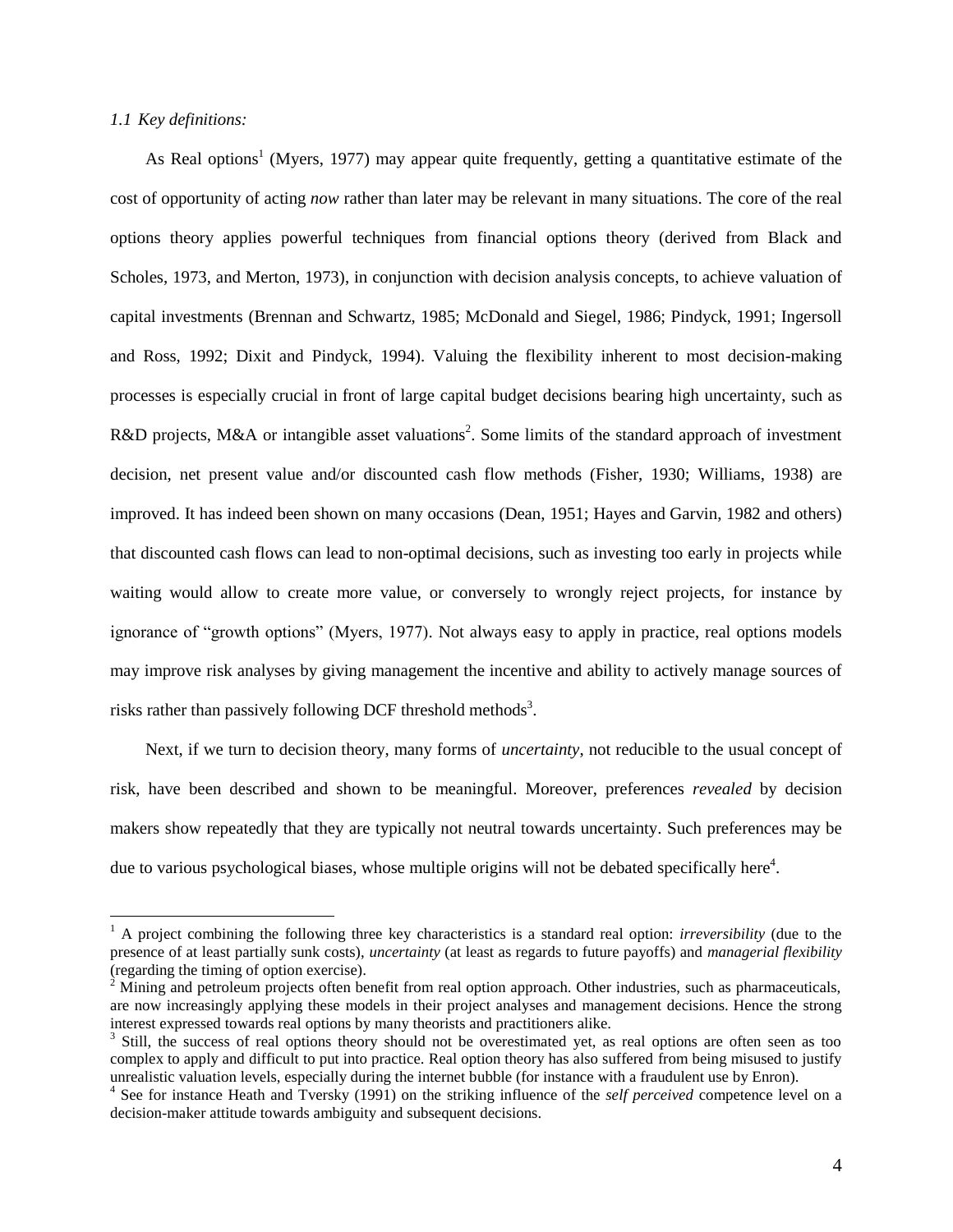Let's underline that we are not to discuss here the normative status of such attitudes towards ambiguity; rather, formalization is given to commonly observed revealed preferences in front of uncertain outcomes, challenging the well established expected utility framework. Our approach is axiomatic and subjective (the measure derives from the decision maker's preferences), without reference to an objective probability distribution that would be subjectively distorted (although it could be an interpretation).

If uncertainty remains a somewhat vague notion in the litterature, as many different interpretations coexist, a clear definition is needed to avoid confusion or misunderstanding<sup>5</sup>. The label "uncertainty" may be better used as a generic term, while a specific description is given to its different forms, such as risk or ambiguity. Even if the very distinction between *risk* and *uncertainty* remains often unfamiliar, or perceived as overly theoretical and/or unpractical, it should not be ignored in many settings. Dissociating risk and ambiguity was initiated by Knight (1921) and Keynes (1921). A *risky* situation is defined through the existence of a unique probabilistic model, known from the decision maker: it is well aware of the random nature of some elements at least, but remains perfectly confident that no model misspecification needs to be considered. This is equivalent to adopting a rational expectations framework. To the contrary, *ambiguity* appears when the decision maker is not fully confident that his beliefs on the possible states of the world are perfect, when uncertainty cannot be reduced to a single Kolmogorov type of probability measure. It may be typically necessary to rely on a *range* of probability measures.

Another formulation would be to emphasize that under Knightian uncertainty the information is too limited to allow the use of *precise* probabilities. Experimental studies showed repeatedly that decision makers usually prefer to deal with known probabilities rather than imprecise ones and that applying the subjective utility model when confronted with ambiguity was consequently often misleading. Most typically, decision makers prefer more *transparent* settings if they are averse to ambiguity (see how the knowledge of urn composition dictates preferences in Ellsberg, 1961).

 $<sup>5</sup>$  Lets note that such difficulties once also prevailed immediately after the impact of attitudes towards risk was first</sup> identified in the literature. Following pioneer works (Pratt, 1964: Arrow, 1965) the need to incorporate psychological biases into dominant expected utility models has been gradually recognized, for instance in the financial asset pricing theory (see portfolio diversification in Kelsey and Milne, 1995) or in the insurance literature.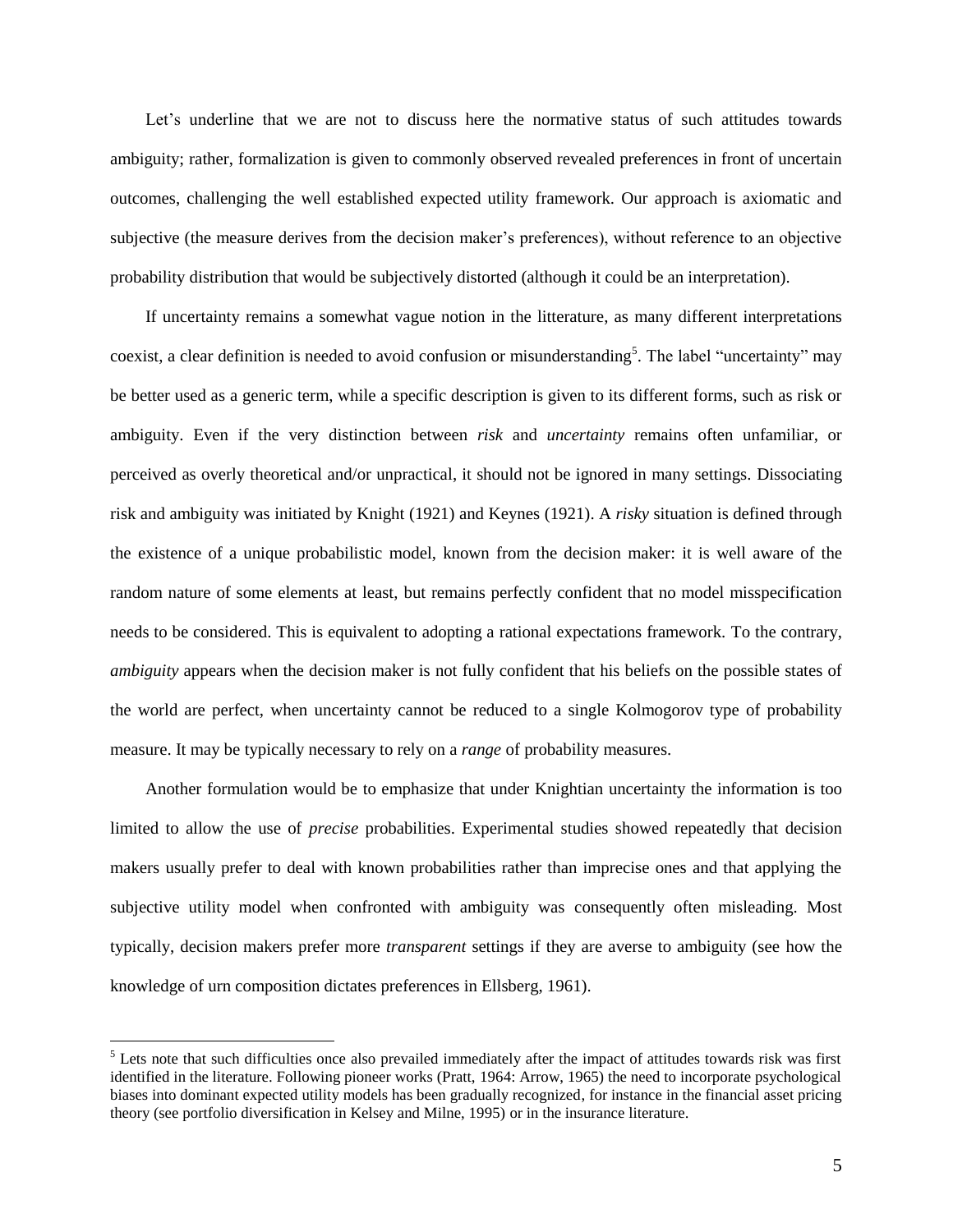Accounting for preferences towards uncertainty may generate additional complexity in real options models. Minimizing this likely drawback is fundamental as such models without uncertainty are already often criticized as overly complex! The trade-off between empirical realism vs. tractability of the model needs to be recognized and assumed. Furthermore, modeling uncertainty still remains challenging, defining *ambiguity* and/or *aversion to ambiguity* remains controversial. We follow Schmeidler's definition of aversion to ambiguity in relation to the convexity of capacities<sup>6</sup>. Finally, uncertainty frequently remains a somewhat confusing term (Smithson, 1988). Very often, especially in the finance literature, uncertainty is reduced to risk only. In this paper, we leave the Bayesian expected utility and its updating issues aside to look at the impact of *"ambiguity" or* "*Knightian uncertainty"* 7 . We exclude situations where *fundamental uncertainty* prevails<sup>8</sup>. In our framework, ambiguity is generated by missing information that *could* be known (Camerer and Weber, 1992). Moreover, to isolate the effect of uncertainty, the decision maker is assumed to be *risk-neutral*.

#### *1.2 Real option models under ambiguity: a recent proposal*

 $\overline{a}$ 

The introduction of uncertainty inside economic decision-making models confirmed that the effect of ambiguity is different from that of risk alone and is well documented. The real option literature so far almost only discusses the impact of increasing *risk* on valuation of real options and exercise timing<sup>9</sup>. Nevertheless, a small number of articles have recently suggested to expand real options models to ambiguity. Indeed, as illustrated by Miao and Wang (2009), a wide range of economic decisions may indeed be reduced to option exercise choices or *optimal stopping problems under uncertainty*. Furthermore, real options models were precisely developed to allow for a more efficient decision-making in presence of flexibility and irreversibility. Finally, as Montesano (2008) points out, ambiguity aversion

<sup>6</sup> Other definitions coexist: Ghirardato and Marinacci (1997) refer to «the neutrality towards uncertainty *a priori* » and Epstein (1999) suggests the use of *sophisticated* probabilities. Several competing notions coexists such as « the aversion towards uncertainty » (Châteauneuf, 1994), « pessimism » (Arrow et Hurwicz, 1972) or the preference for « *randomization* » (Eichberger et Kelsey, 1996).

These expressions may be used indifferently. Refering to Knightian uncertainty is frequent in the literature, but may seem a little farfetched if Knight's original proposal is replaced in its context.

<sup>&</sup>lt;sup>8</sup> Even subjective probabilities should not be used if uncertainty is fundamental (Davidson, 1991; Vickers, 1994).

<sup>&</sup>lt;sup>9</sup> Contrary to the standard conclusion of neoclassical theory on investment (Markowitz, 1952; Tobin, 1958), an increase in risk (volatility) is almost always shown to have a positive impact on the valuation of real options (see McDonald and Siegel, 1986). Renewed controversy may be found in Sarkar (2000) and Lund (2005).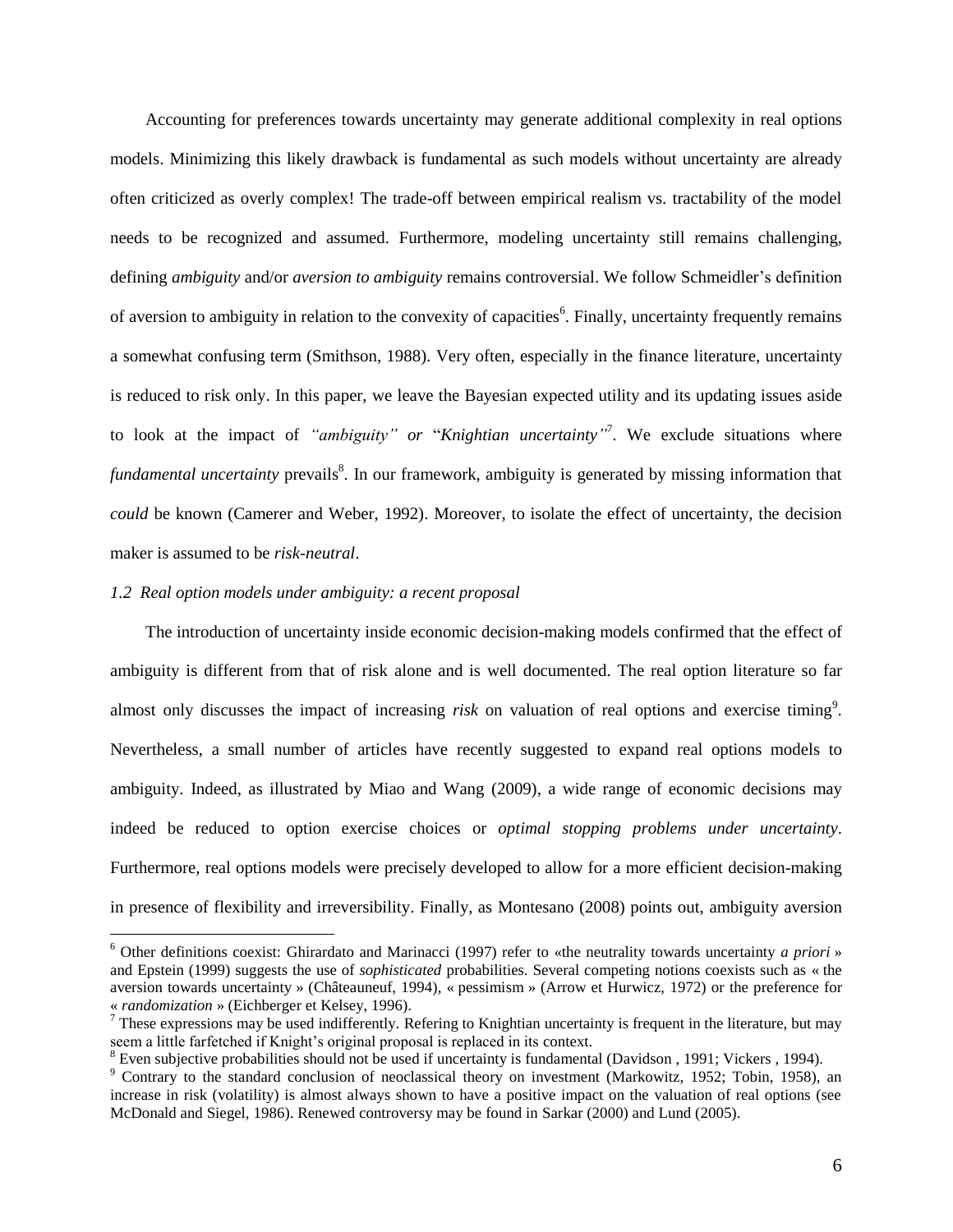seem important in financial markets, where agents are concerned over the level of *transparency* (i.e the reliability of the probability distribution of outcomes they refer to). Real options decision makers should just be as concerned over it. This apparent lack of interest may be due to the relative distance between these fields of research and expertise or may result from the persistent fragmentation of the decisionmaking research itself when dealing with ambiguity.

Indeed, ambiguity representations generally translate into non-linearity of probabilities (Feynman, 1963), while many non additive models coexist (Cohen and Tallon, 2001). Moreover, several technical and theoretical issues persist, especially the difficulty in insuring *dynamic consistency.* Dynamic consistency implies that decision makers, once committed to a contingent plan, are not changing plans later on during the process. This apparently limits freedom of choices at successive stages, but is a condition for rational inter-temporal behavior, preserving decision makers from irrational erratic behaviors (such as *money pumps* or *Dutch books*). Dynamic consistency remains a key prerequisite to using nonadditive models in a dynamic setting, one that often remains highly problematic.

Adressing it, among many, two models have taken the lead: on the one hand, the *multiple-priors* preferences (Gilboa and Schmeidler, 1989) approach which is based on the *maxmin* criterion (optimization under a worst case scenario), and on the other one, the *Choquet expected utility* (CEU) models (Gilboa, 1987; Schmeidler, 1989; Sarin and Wakker, 1992). None of them truly managed to gain full acceptance but they offer far more potential than most of their competitors, especially to deal with practical issues<sup>10</sup>. Another stream of literature has been associated with the representation of "Knightian ambiguity", that of *robust control*<sup>11</sup>. Klibanoff et al. (2005) propose a promising *smooth* version of ambiguity, by adjusting subjective probabilities through a smooth functional. But so far, the most established model in the decision-making under uncertainty literature remains the recursive multiple-priors model, that was adapted to a dynamic setting by Chen and Epstein (2002).

 $10$  Let's underline that when CEU applications are based on convex non-additive measure, then multiple priors and CEU may correspond (through the *core*), at least in a static framework.

 $11$  Hansen et al. (2001) shed light on the relation between robust control and aversion to ambiguity, and relate it to the solving of a *maxmin* problem with multiplier preferences. Chen and Epstein (2002) underline some key differences.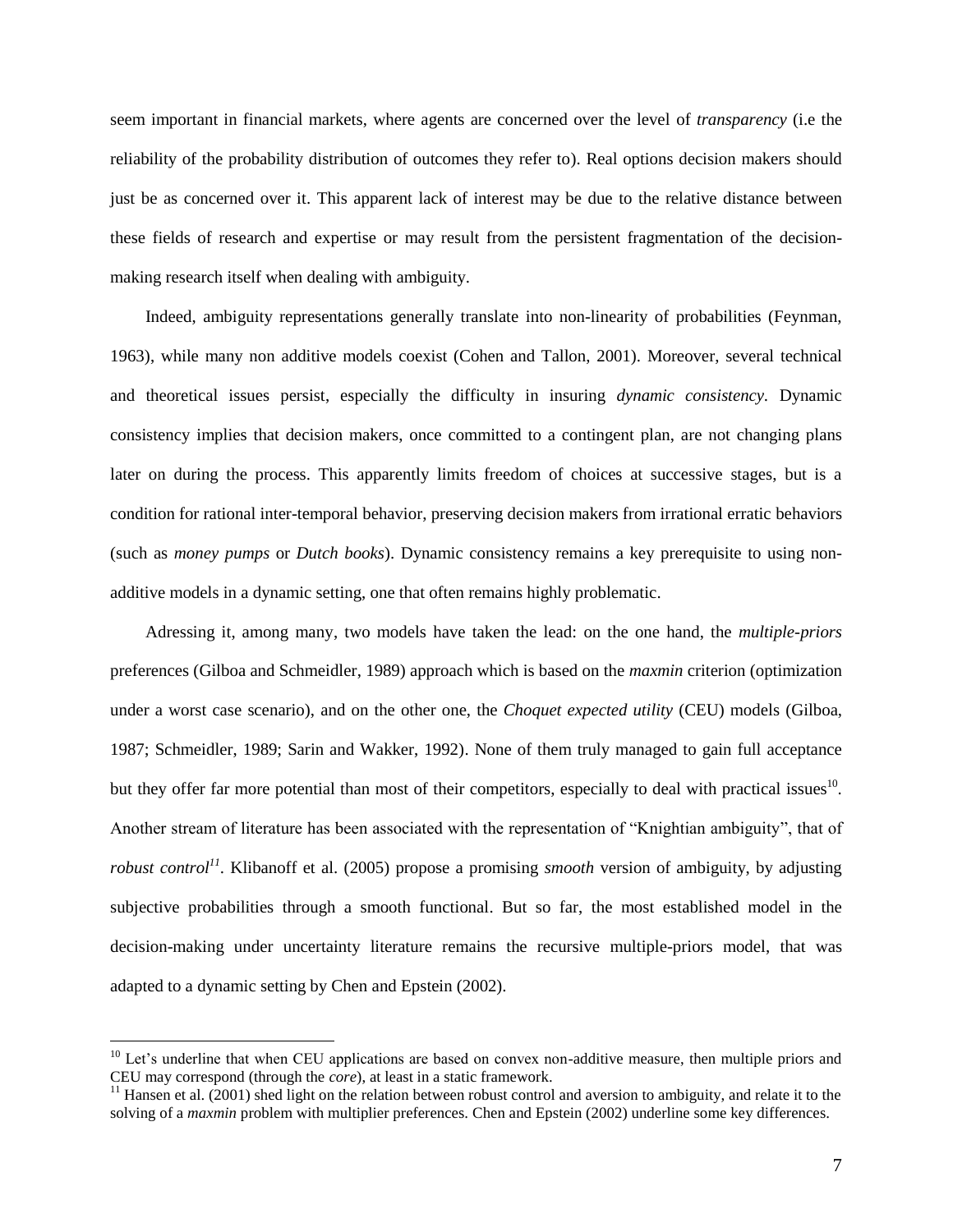This model uses properties from recursive utility functions<sup>12</sup> and multiple-priors (Wald, 1950; Dreze, 1961) to allow for dynamic consistency<sup>13</sup>, even in the presence of uncertainty (Epstein and Zin, 1989; Duffie and Epstein, 1992; Epstein and Wang, 1994; Epstein and Schneider, 2003). Most recently, Riedel (2009) develops a martingale theory for multiple-priors, generalizing existing optimal stopping theory under multiple-priors uncertainty. Overall, multiple-priors models helped re-interpret several apparent paradoxes in finance, especially when observations repeatedly contradicted predictions from standard expected utility models, such as the "equity premium" puzzle (as identified by Merha and Prescott, 1985) or the "home bias" puzzle (Epstein and Miao, 2003). Other articles have presented remarkable contributions, expanding applications to portfolio choices (Epstein and Wang, 1994), contract theory (Mukerji, 1998)<sup>14</sup> or to explain the own-equity effect (Boyle et al., 2003). On the other hand, Choquet rationality<sup>15</sup> may appear less intuitive than the *maxmin* optimization. But a few articles<sup>16</sup> used it to describe the potentially striking impact of ambiguity in the financial markets. Montesano (2008) showed recently that uncertainty aversion with Choquet expected utility leads to decreasing trading volume on the call options market as ambiguity increases. These pioneer articles confirmed the explanatory potential and specificities of Choquet ambiguity representations.

#### *1.3. Real option models under multiple-priors :*

 $\overline{a}$ 

Looking at a real option to invest, Nishimura and Ozaki (2007) show that ambiguity impacts the value of irreversible investments in a « drastically » different manner from that of "traditional uncertainty" (risk). In their model, increasing uncertainty affects negatively the investment value, while an increase in risk increases it. But as regards the timing of exercise, in both cases the value of waiting increases, thereby delaying option exercise. This notable conclusion illustrates the power of introducing ambiguity in real options models. Nevertheless, other articles have been less conclusive regarding the impact of ambiguity

 $12$  Koopmans (1960) and Lucas and Stokey (1984) paved the way for recursive utility framework.

<sup>&</sup>lt;sup>13</sup> We refer to Sarin and Wakker (1988), Machina (1989) and Eichberger and Kelsey (1996) for detailed discussion of dynamic consistency issues within such models.

 $14$  Uncertainty aversion may lead to incompleteness of financial markets (Mukerji and Tallon, 2001), or to unstable portfolio preferences with no equilibrium identifiable (Dow and Verlang, 1992; Epstein and Wang, 1994).

<sup>&</sup>lt;sup>15</sup> The article on Choquet rationality by Ghirardato and Le Breton (1999) describes how the usual definition of rationality is expanded to englobe a larger set of beliefs, including non additive beliefs (or *capacities*).

<sup>&</sup>lt;sup>16</sup> See for instance the impact of Choquet preferences on portfolio allocation in Basset et al. (2004).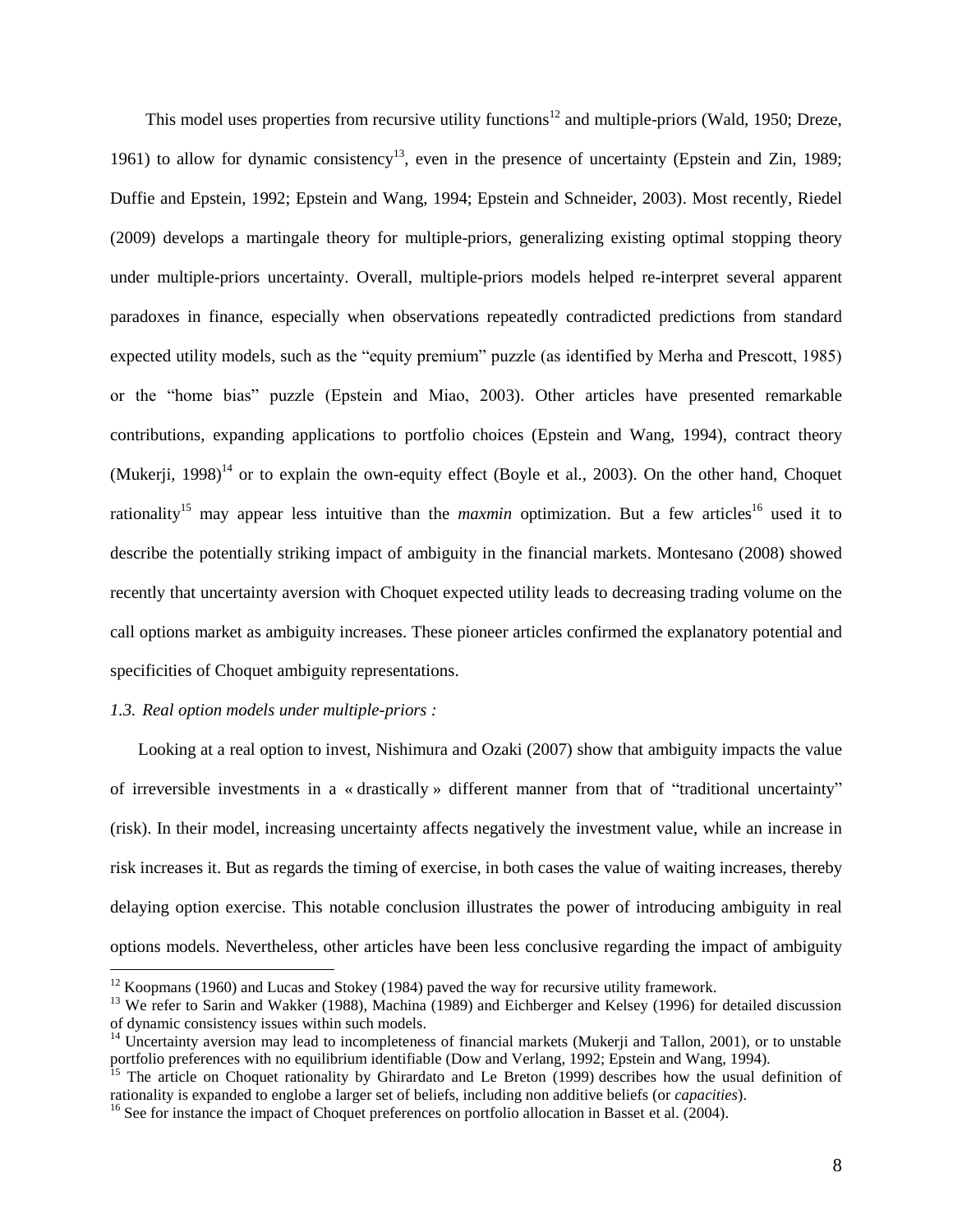(early exercise or no, increased option value or not). Nishimura and Ozaki (2004) themselves showed that in a job search real option model, more ambiguity may lead to earlier option exercise.

Other models at least converge in demonstrating that introducing ambiguity is not trivial. In Trojanowska and Kort (2010), ambiguity aversion has an equivocal impact on the value of waiting, accelerating investment only in certain situations. Asano (2005) show that an increase in uncertainty may delay adoption of environmental policies. Miao and Wang (2009) suggest to reconcile some contradictions in these results by considering *the moment of resolution* (or not) of ambiguity: the prospect of a persisting ambiguity after option exercise may possibly delay option exercise rather than accelerate it. Overall, these models confirm that ambiguity impacts real options valuation and timing of exercise. But by construction only the worst-case scenario is considered, which reduces the behavioral bias to pessimism<sup>17</sup>. Furthermore, ambiguity and attitude towards ambiguity are mixed and impossible to distinguish<sup>18</sup>. It is arguable that through the size of the set of priors a belief towards the level of ambiguity may be expressed (the larger the set, the more ambiguity is introduced) but that is not sufficient.

The remainder of the paper is organized as follows. In section 2, our alternative proposal to the recursive multiple-priors models is described, as dynamically consistent *Choquet-Brownian* motions<sup>19</sup> (CBM) are used to model uncertainty. Section 3 applies this approach to a *real option to invest* and identifies the threshold project values. Section 4 provides with a sensitivity analysis illustrating the characteristics of our new optimal investment rule. Some analytical results are established, then complemented by simulations, as standard in the literature on real options models with multiple-priors, in order to get clear comparison of results. Section 5 discusses main results in relation to previous works and presents our concluding remarks.

 $17$  To avoid ignoring the existence of a whole range of probability measures, several other criteria have been proposed. Ghirardato and Marinacci (2004) following Arrow and Hurwicz (1972) have for instance proposed to combine worst case scenario with best case in a convex combination. See also Chateauneuf, Eichberger and Grant (2006) on *neo-additive* capacities, or Schroder's non dynamically consistent proposal (2007).

<sup>&</sup>lt;sup>18</sup> This is much weaker than the dichotomy established for risk: *risk* is determined by the shape of the probability distribution of outcomes, while *risk aversion* results from the curvature of the decision maker's utility function.

 $19$  A Choquet-Brownian motion (Kast and Lapied, 2008) is a distorted Wiener process, where the distorsion derives from preferences towards ambiguity. It was shown to be the continuous time limit of a specific kind of random walk, the Choquet Random Walk (CRW). A Choquet Random Walk may be described as a binomial lattice (Bernoulli model) with equal capacities (instead of additive probabilities) on the two states at each node. (See 2.2.2)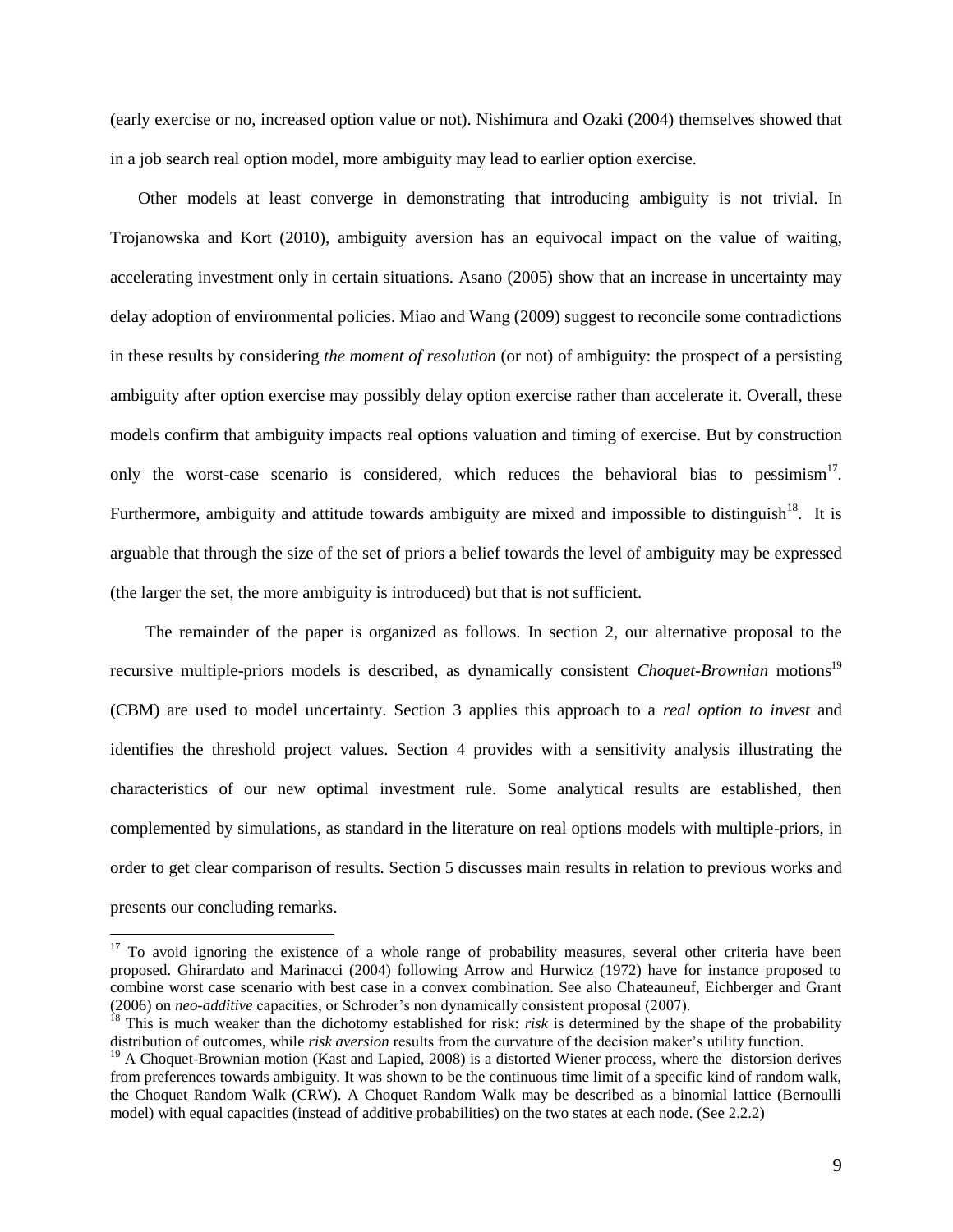#### **2. RECURSIVE MULTIPLE-PRIORS PREFERENCES VS. CHOQUET-BROWNIAN PROCESSES**

#### *2.1. Recursive multiple-priors:*

 $\overline{a}$ 

Suppose the profit flow of a project (patent, etc) at the disposal of a decision maker is described as following a geometric Brownian motion (GBM) with a drift<sup>20</sup>. Launching the project has a defined cost (construction, etc), which is sunk (irreversibility). So far, this set up may be assimilated to that of a classical financial call option, allowing to rely on financial options pricing techniques. But suppose the decision maker is not perfectly confident about the extent to which the GBM actually model properly the expected profit flow dynamics. Ambiguity is consequently introduced and takes the form of a distortion from the original GBM. Chen and Epstein (2001) proposed the use of a set of *density generators* to build a range of probability measures representing small deviations from the original probability measure. Small deviations only are allowed as the subjective beliefs are constrained by adopting an additional boundary condition. A constant  $\kappa$  is used to limit the scope of the accepted deviations in a range  $[-\kappa, \kappa]$ . Chen and Epstein refer to the concept of  $\kappa$ -ignorance, where constant  $\kappa$  derives from a fundamental hypothesis, *rectangularity*, in order to guarantee dynamic consistency. Such construction is possible in application of Girsanov's theorem<sup>21</sup> on equivalent probability measures (applying a density generator to a Brownian motion results indeed in another Brownian motion). Nishimura and Ozaki (2007) offer a detailed presentation of such a construction, including clear explanations of the crucial hypothesis in the Epstein model, that of rectangularity, which insures dynamic consistency<sup>22</sup>. To sum it up, ambiguity is introduced in a limited way inside an optimal stopping model, through a set of geometric Brownian motions which differ only by their *drift*. The subsequent optimization is solved by dynamic programming and use of Ito's

 $20$  This special connection between stochastic processes and finance roots back to Bachelier's dissertation (1900). Success of such processes have to be balanced with some limits, especially due to the basic reduction of real life phenomena (such as share prices moves for instance) to an overly simple geometric Brownian motion. Controversy is further discussed in many articles and recent financial crises led to strong criticism of models based on GBM.

<sup>&</sup>lt;sup>21</sup> Girsanov's theorem applies to finite time intervals only (Karatzas and Shreve, 1991). But it is a common approximation in the literature on financial options when referring to infinite horizon. We adopt it here as well.

 $^{22}$  On rectangularity: beliefs are constrained to a set of "one-step-ahead" conditional probabilities in Chen an Epstein (2002), Epstein (2003) and Roorda (2004). The rectangularity property allows for recursivity, which in turn insures dynamic consistency (Sarin and Wakker, 1998). This property is sometimes referred to as *time-consistency* or *stability under pasting*. We refer to Kast and Lapied (2008) for a discussion of the rectangularity hypothesis in the context of Choquet-Brownian motions.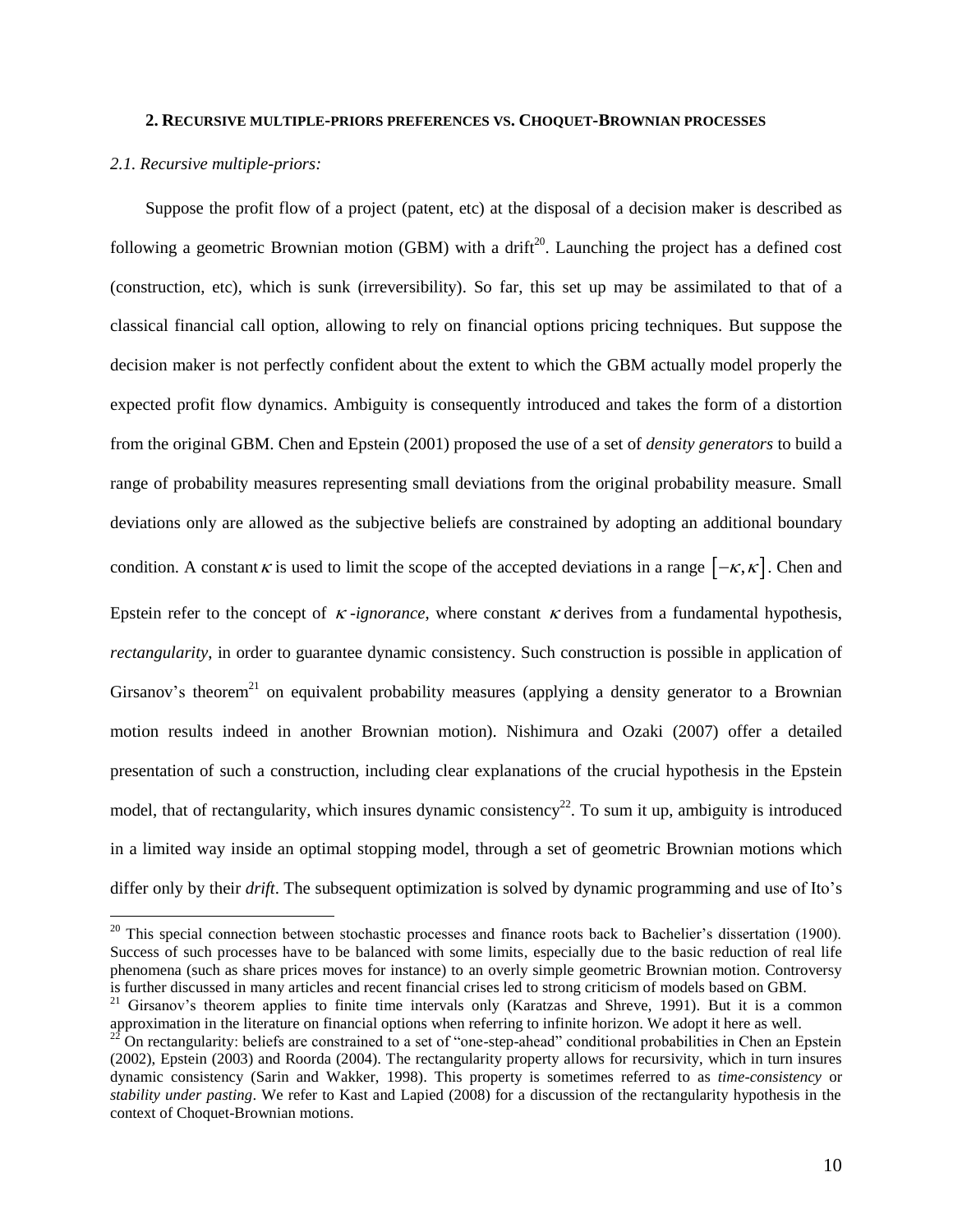Lemma in order to identify the continuation region (values *V* of the project for which it is not yet optimal to invest so no action is recommended) and the critical value  $V^*$ , such that it is optimal to invest only once  $V \geq V^*$ . It is typical to consider a profit flow following a geometric Brownian motion  $(\pi_t)_{0 \leq t \leq T}$ , where *T* is the expiration date,  $\pi_0 > 0$ ,  $B_t$  is the standard Brownian motion with respect to the original probability measure (towards which the decision maker is perfectly confident) and  $\mu$  and  $\sigma$  are some real numbers, with  $\sigma > 0$  and  $\mu < \rho$ , where  $\rho > 0$ , is the firm discount rate. In the *absence of uncertainty*, the profit flow is then represented by the following expression:  $d\pi_t = \mu \pi_t dt + \sigma \pi_t dB_t$  (1)

This contrasts with the result obtained under *Knightian uncertainty* and recursive *multiple- priors* model, as a set of stochastic differential equations is now to be used. By construction,  $dB_t^{\theta} = dB_t + \theta_t dt$ , so now we obtain the following modified expression for the profit flow:

$$
d\pi_t = (\mu - \sigma \theta) \pi_t dt + \sigma \pi_t dB^{\theta}_t \tag{2}
$$

The difference between adopting ambiguity (2) or not (1) is then resumed in a single modification, as  $\mu$  is simply replaced by  $(\mu - \sigma \theta)$ . The absence of ambiguity is included as a special case, when  $\theta = 0$ . this is sufficient to demonstrate that uncertainty has an impact different from risk alone. But as the decision maker considers only the worst case, ambiguity aversion leads to a unique case: only the lowest possible value of the project cash flow growth rate is considered.

#### *2.2 Uncertainty through Choquet-Brownian processes*

#### *2.2.1. Foundations*

In this paper, we adopt another approach to model uncertainty, in order to avoid some limits inherent to the *maxmin* criterion. As usual, the decision maker expresses preferences relative to the uncertain payoffs generated by a real option project at various dates. But this time they are taken into account in a different way, by referring to *capacities* (instead of additive probabilities) to weight likelihood of events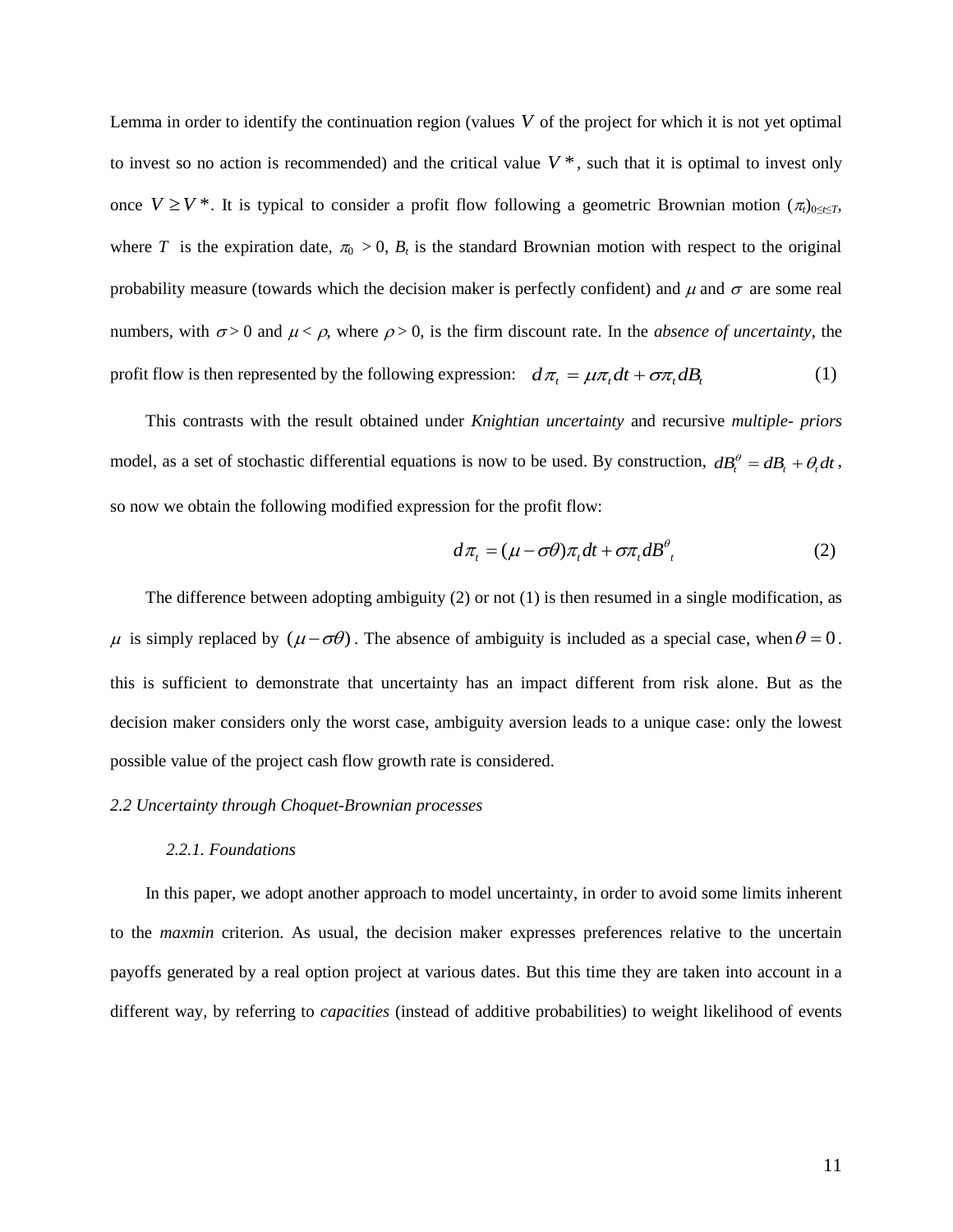and by relying on *discounted Choquet integrals* to compute payoffs value<sup>23</sup>. Let's first clarify these key notions before showing how the dynamics of the real option cash flows will consequently be represented by a distorted kind of Brownian motions (that we call Choquet-Brownian motions) rather than by a standard geometric brownian.

A capacity on a finite set of states of nature S is a real-valued function  $\nu$  on the subsets of S such that:  $v(\emptyset) = 0, v(S) = 1$ ;  $A \subseteq B \implies v(A) \le v(B)$ . So one of the key characteristic of a capacity is to be nonadditive, which can be used to explain preferences for known probabilities (Ellsberg) and represent a wide range of attitudes towards ambiguity. Why capacities rather than probabilities? Schmeidler (1989) linked the convexity of capacities with a representation of ambiguity aversion<sup>24</sup>. This behavioral interpretation of capacities is at the basis of our construction. Let's note that a capacity is convex if:  $v(A)+v(B) \le v(A \cup B)+v(A \cap B).$ 

When beliefs are represented by capacities, the resulting expected utility cannot be computed through Lebesgue integrals for several reasons, such as the violation of monotonicity. A specific notion of integration is required, which in particular will take into account the rank of outcomes (see Rank Dependant Expected Utility in risk models). To compute the decision maker preferences, which take the form of cash valuations regarding future uncertain payoffs, we need to use a criterion allowing computation of a certainty equivalent when integrals are non-linear. Using Choquet integrals allows just that in our setting. We adopt the framework described in Kast and Lapied (2007), including axiomatization of dynamic consistency<sup>25</sup> and discussion of conditioning. In this setting, preferences of the decision maker for a process of payoffs  $X = (X_0, \ldots, X_T)$  are represented by the discounted Choquet expectations, at rate  $r$ , with respect to a capacity  $\nu$ . The certainty equivalent of the process is then:

$$
DE(X) = \sum_{t=0}^{T} r(t) E_{\nu}(X_t), \text{ where: } E_{\nu}(X_t) = \sum_{s_t \in S_t} X_t(s_t) \Delta \nu(s_t), \tag{3}
$$

Applying Choquet integrals and capacities was suggested in modern decision theory by Schmeidler (1982, 1986).<br>  $A_{\rm P}^{\rm 24}$  Enstein (1000) or Chirected in and Acrienseai (2002) dienuse the equivalence approximative sug <sup>23</sup> The « expected value » of an outcome on a given capacity may be computed through the use of Choquet integral. Epstein (1999) or Ghirardato and Marinacci( 2002) discuss the equivalence convexity/ ambiguity aversion.

<sup>&</sup>lt;sup>25</sup> One of the key axioms used being the property of additivity of Choquet integrals for co-monotone functions.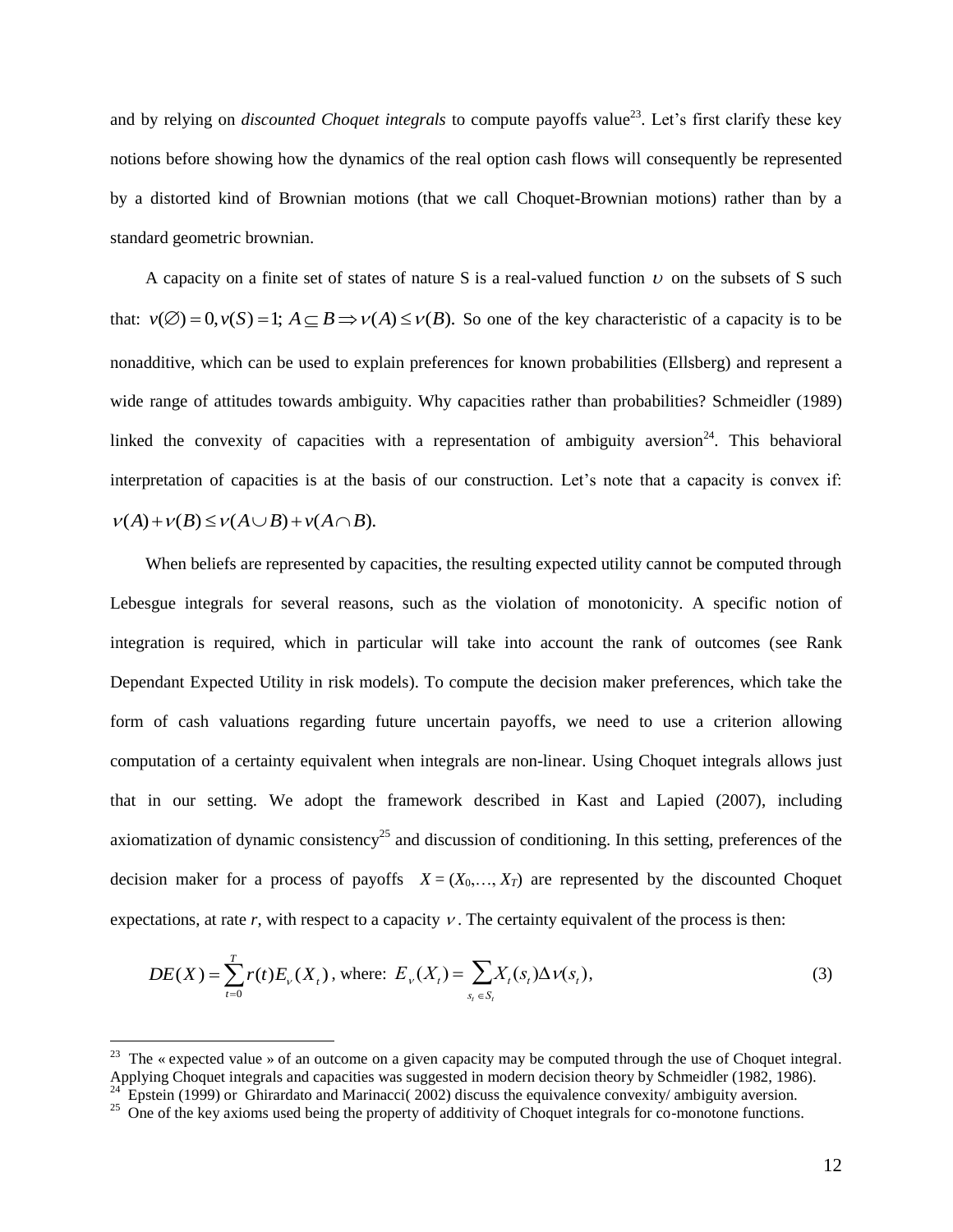with the usual notation for a Choquet integral for which, if, for instance,  $X_i(s_1) \leq ... \leq X_i(s_N)$ ,  $\Delta v(s_n) = v(\{s_n, \ldots, s_N\}) - v(\{s_{n+1}, \ldots, s_N\})$ , with  $\{s_{N+1}\} = \emptyset$ , for notational convenience. It is then possible to compute the Choquet expected value over the Choquet-Brownian motions (CBM) that are used to describe the dynamics of uncertain future cash flows in our real option to invest model.

CBM may be better understood as dynamically consistent continuous-time limits of Choquet Random Walks<sup>26</sup> (CRW). CRW are defined in discrete time by refering to a binomial lattice representing uncertainty with equal *capacities* (rather than probabilities) on the two states at each node. In order to characterize a CRW, suppose that for any node  $s_t$  at date  $t$  ( $0 \le t < T$ ), if  $s^u_{t+1}$  and  $s^d_{t+1}$  are the two possible successors of  $s_t$  at date  $t+1$  (for, respectively, an "up" or a "down" movement in the binomial tree), the conditional capacity is a constant *c*. Suppose we consider a *symmetrical* random walk (when "up" and "down" movements are of the same magnitude<sup>27</sup>), such that:  $v(s_{t+1}^u/s_t) = v(s_{t+1}^d/s_t) = c$ , with  $0 < c < 1$ .

 makers'attitude towards ambiguity. Indeed dynamics is now described by a discrete time motion in which The constant conditional capacity *c* plays a key role in such setting: it summarizes the decision probability ½ is replaced by this constant *c* : it represents the ambiguous weight that the decision maker is putting both on the event « up » and the event « down » instead of the unambiguous  $\frac{1}{2}$ . Just like  $\kappa$  is used to describe  $\kappa$ -ignorance<sup>28</sup>, we may use the expression *c*-ignorance in relation to the value of c.

When the decision maker is ambiguity averse, the capacity is sub-linear: this is the case if and only if parameter  $c < 1/2$ . This relates to Yaari's definition of aversion to risk as a result of sub-linearity (1969, 1987)<sup>29</sup>. Obviously if  $c=1/2$  then we get back to the probabilistic framework, as a special case. Let's underline that an *increase* in perceived ambiguity in our setting means that the value of parameter c is going further away from its central key anchor  $\frac{1}{2}$ : the capacity becomes more convex (increasing ambiguity for an ambiguity averse) or more concave (increasing ambiguity for an ambiguity seeker).

<sup>&</sup>lt;sup>26</sup> Just like a standard binomial tree converges to a Brownian motions in continuous time.

<sup>&</sup>lt;sup>27</sup> Expansion to non symmetrical random walks would be possible in this setting, at least in discrete time.

<sup>&</sup>lt;sup>28</sup> As a continuous time counterpart, in a different context, to  $\varepsilon$ -dissemination, where  $\varepsilon$  represents the degree of "contamination" of confidence in the probability measure (Chen and Epstein, 2002). See also the relation with *i.d.d* uncertainty ("independently and indistinguishably distributed").

<sup>29</sup> See Montesano (1990, 1991) for discussion of competing definitions of aversion to risk (*mean preserving spreads* versus *risk premium*) and impact of adopting non-expected utility models.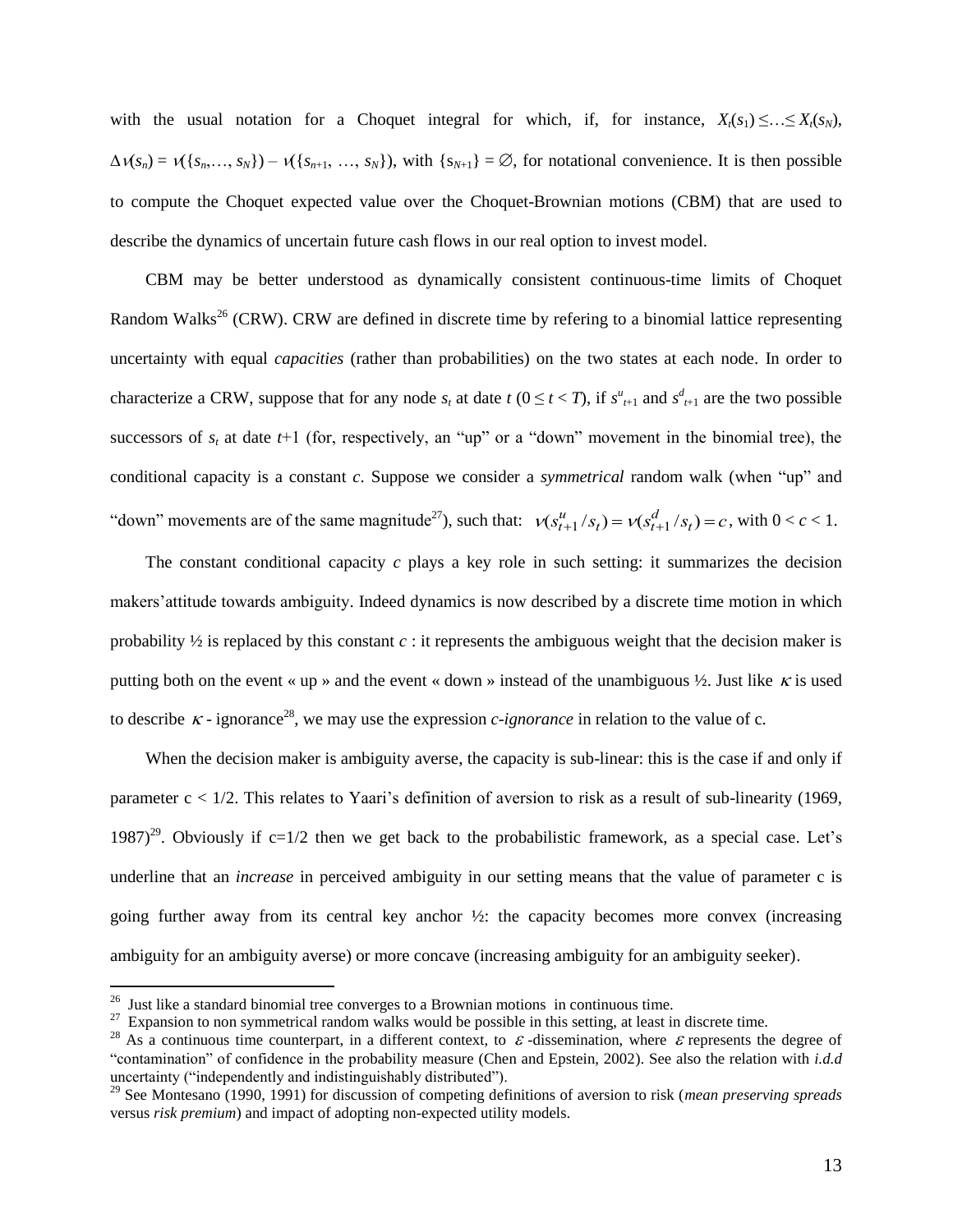#### *2.2.2 Convergence towards Choquet-Brownian motions:*

A symmetrical CRW was shown to converge in continuous time to a general Wiener processes with distorted mean  $m = 2c - 1$  and variance  $s^2 = 4c(1 - c)$ . This allows to solve basic optimal investment problems, such as real option models under uncertainty. Overall, not only is taken into account the impact of the intrinsic randomness of trajectories due to the stochastic nature of profit flows and project value (which is already typically achieved by using geometric Brownian motions), but also simultaneously the level of c-ignorance, hence the attitude towards ambiguity. What are the consequences of adopting this framework? The profit flow is modified as follows:  $d\pi_t = \mu \pi_t dt + \sigma \pi_t dW_t$ ,  $,$  (4)

with  $dW_t = m dt + s dB_t$ , where  $W_t$  is a general Wiener process with mean  $m = 2c-1$  and variance  $s^2 = 4c(1-c)$ . So that we derive the following modified equation:  $d\pi_t = (\mu + m \sigma) \pi_t dt + s \sigma \pi_t dB_t$ (5)

This relation is naturally of the same type as the one obtained in the no ambiguity case (1) or with the *maxmin* ambiguity (2). In both cases, parameter uncertainty replaces model uncertainty after a change of measure. Only this time parameters m and s, directly deriving from c, are introduced to represent the decision maker's attitude towards ambiguity. Some implications appear clearly: if for instance the decision maker is ambiguity averse, then parameter  $c<1/2$ . Consequently,  $0 < c < 1/2$  implies  $-1 < m < 0$ and  $0 < s < 1$ , and then  $\mu + m\sigma < \mu$  and  $0 < s\sigma < \sigma$ . We already get an insight into the potential impact of *Choquet-Brownian* uncertainty, at least on the profit flow: it introduces a reduction of the instantaneous mean, but also of the volatility in the case of aversion to ambiguity.

The last result was not necessarily expected. Overall, (5) leads to different results from the case for risk only, as well as the *maxmin* recursive model, for which the profit flow is also modified but only its drift<sup>30</sup> (Epstein and Schneider, 2003). With *Choquet-Brownian* uncertainty, to the contrary, the effect of the Choquet distortion on the standard profit flow is equivocal, reducing both the instantaneous mean and the volatility for an ambiguity averse decision maker. Introducing ambiguity with CBM is not neutral, but consequences remain unclear at first.

 $30$  Ambiguity into a multiple-priors model is reduced to risk, which may be questionable.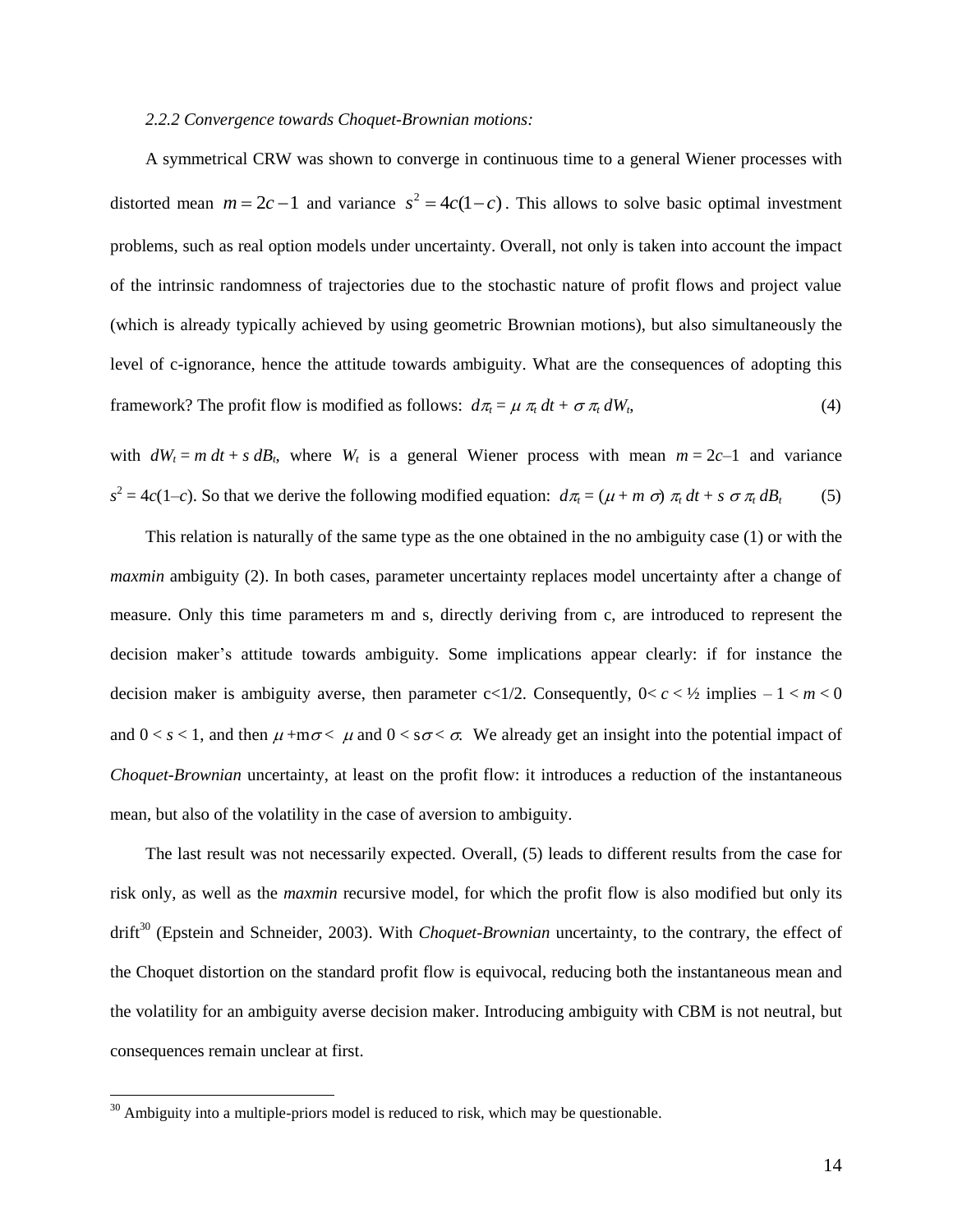#### **3. MODEL: A REAL OPTION TO INVEST UNDER AMBIGUITY**

Suppose a decision maker enjoying an option to invest into a new project (for instance a patent). This project presents the essential characteristics of a real option: it is irreversible (once decided, investment is instantaneous while its cost, noted I is sunk); it is only affected by time decay; its exercise can be delayed and the choice of timing belongs exclusively to the decision maker. Decision will be taken based exclusively on observed information about stochastic cash flows. In the absence of uncertainty, McDonald and Siegel (1986) presented the seminal version of such irreversible investment decision. Notice that we adopt a continuous time horizon<sup>31</sup>, time being indexed by  $t \ge 0$ . If the project has finite life,  $T$  is the expiration date of the project. All information available at each  $t$  is represented by an increasing filtered probability space  $(\Omega, F_T, P)$ . The decision maker is risk neutral and cash flows are discounted at rate  $\rho > 0$ . Cash flows for the project have to be estimated. They move over time at least partially in a random way, so we need to rely on some sort of stochastic processes, combining dynamics with uncertainty. Over a given sequence of possible stochastic payoffs, an optimal stopping time has to be identified, maximising the expected overall result<sup>32</sup>.

**Proposition 1.** *Suppose a decision maker considering a real option to invest in a project at sunk cost I* and facing Knightian uncertainty. Suppose that this uncertainty affects the profit flow $(\pi_s)_{s\geq t}$ , expected *from exercising the option, and that this state variable follows a Choquet-Brownian motion, as characterized earlier in section 2. Then, the project value Wt at time t , with expiration time T , is equal, once exercised, to the expected value*  $E^P$  *of the discounted*<sup>33</sup> *cash flows with respect to the probability measure*  $P$  conditional on the filtration  $F_t$  defined previously, such that:

$$
W(\pi_t, t) = E^P \left[ \int_t^T e^{-\rho(s-t)} \pi_s ds / F_t \right]
$$
 (6)

<sup>&</sup>lt;sup>31</sup> Continuous time models leads to more explicit computations, but sometimes by using numerical methods.

<sup>&</sup>lt;sup>32</sup> Optimal stopping problem grew in the 1960s (see Chow and Robbins (1961, 1963, 1971) following original generalization of sequential analysis by Snell (1952). In general, stopping rule problems do not have closed form solutions and methods of finding approximate solutions must be used.

<sup>&</sup>lt;sup>33</sup> At exogenous discount rate  $\rho$ , such that  $\rho > \mu$  in order to avoid triviality.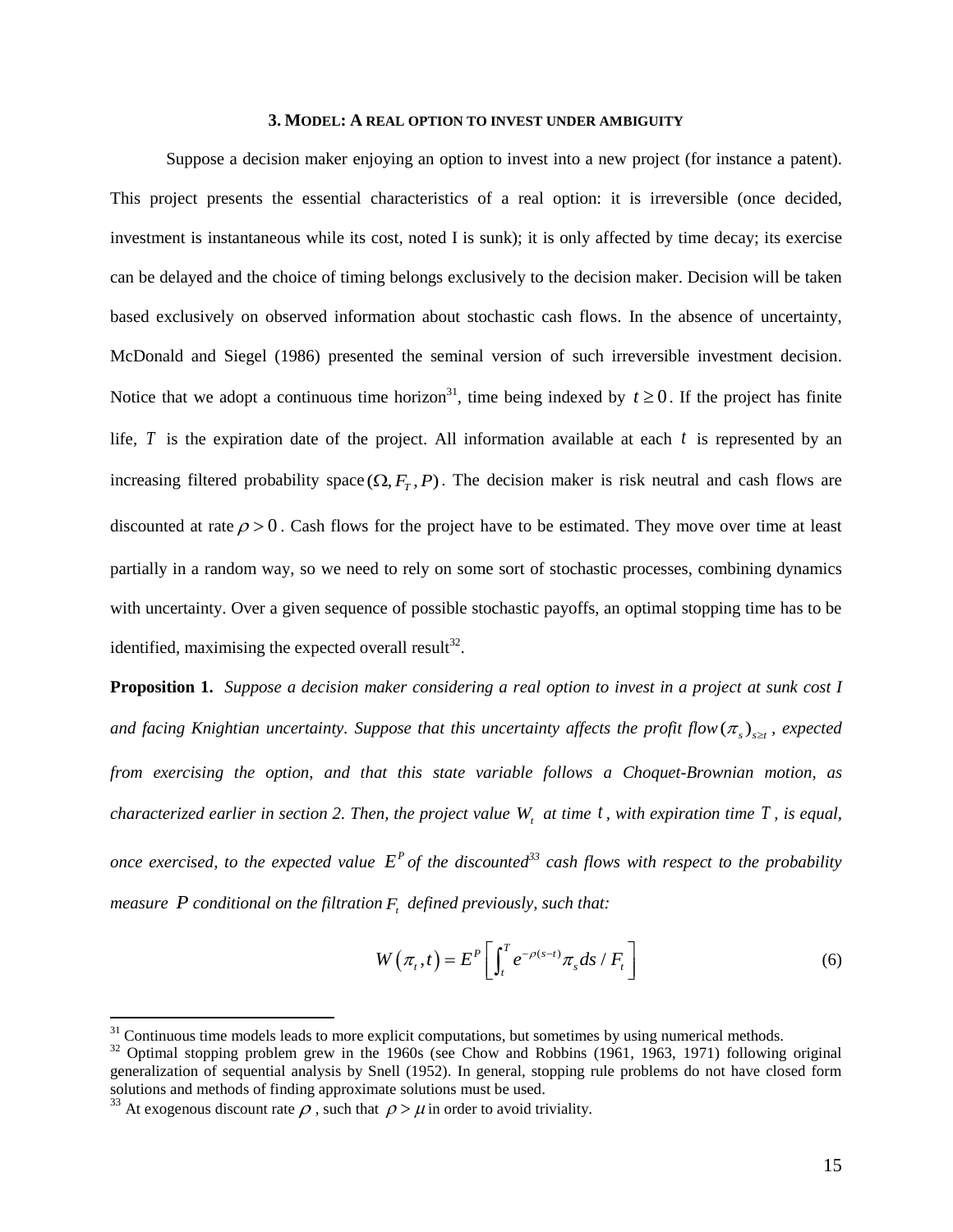*Proof:* Simply derived and slightly adapted from standard demonstration in the literature since McDonald and Siegel (1986). For more progressive treatment, we refer to Dixit and Pindyck (1994, chapter 4 to 6). Trojanowska and Kort (2010) offer clear and detailed proofs in the context of real options under ambiguity with multiple-priors. The same holds true for proposition 2, 3 and 4.

The decision maker has to determine the optimal moment  $t'$ ,  $t' \in [t, T]$  when to exercise the option to invest. This  $F_t$ -optimal stopping time is the one which maximises the value in  $t = 0$  of the project, over the whole period considered (*principle of optimality*), taking into account the discounted cost of investing, at discount rate  $\rho$ . The stopping time is a random variable that described the exercise date of the option. We rely on dynamic programming<sup>34</sup> to identify optimal sequential decision under uncertainty<sup>35</sup>. **Proposition 2.** Option value  $V_t$  at time t, while still not exercised, is the following:

$$
V_{t} = \max_{t' \in (t,T)} E^{P} \left[ \int_{t'}^{T} e^{-\rho(s-t)} \pi_{s} ds - e^{-\rho(t'-t)} I / F_{t} \right]
$$
(7)

*Proof:* As justified earlier.

 $\overline{a}$ 

As proved many times, (see for instance Asano, 2005), we obtain from (6):  
\n
$$
W(\pi_t, t) = \int_t^T \pi_t \exp(-(\rho - \mu)(s - t))ds = \frac{\pi_t}{\rho - \mu}(1 - e^{-(\rho - \mu)(T - t)})
$$
\n(8)

If the project is *perpetual*, then computation is much eased: it is indeed common assumption to adopt an infinite planning horizon and a never expiring project (cf. Dixit and Pindyck, 1994, or Trigeorgis, 1996). We will then proceed by adopting a stationary model.

**Proposition 3.** *Under stationary hypothesis, the value for the project is the standard expected value of a* 

*perpetual profit flow, which can be simplified as such:*  $W(\pi) = \frac{\pi_t}{\rho - \mu}$  $=$  $\overline{a}$ (9)

*Proof:* See for instance Dixit and Pindyck (1994, p72).

<sup>&</sup>lt;sup>34</sup> See Stokey, Lucas and Prescott (1989) for deep treatment of dynamic programming in economic settings.

<sup>&</sup>lt;sup>35</sup> See Markov stopping rule problems in Chow, Robbins and Siegmund (1972) and Shirayev (1973).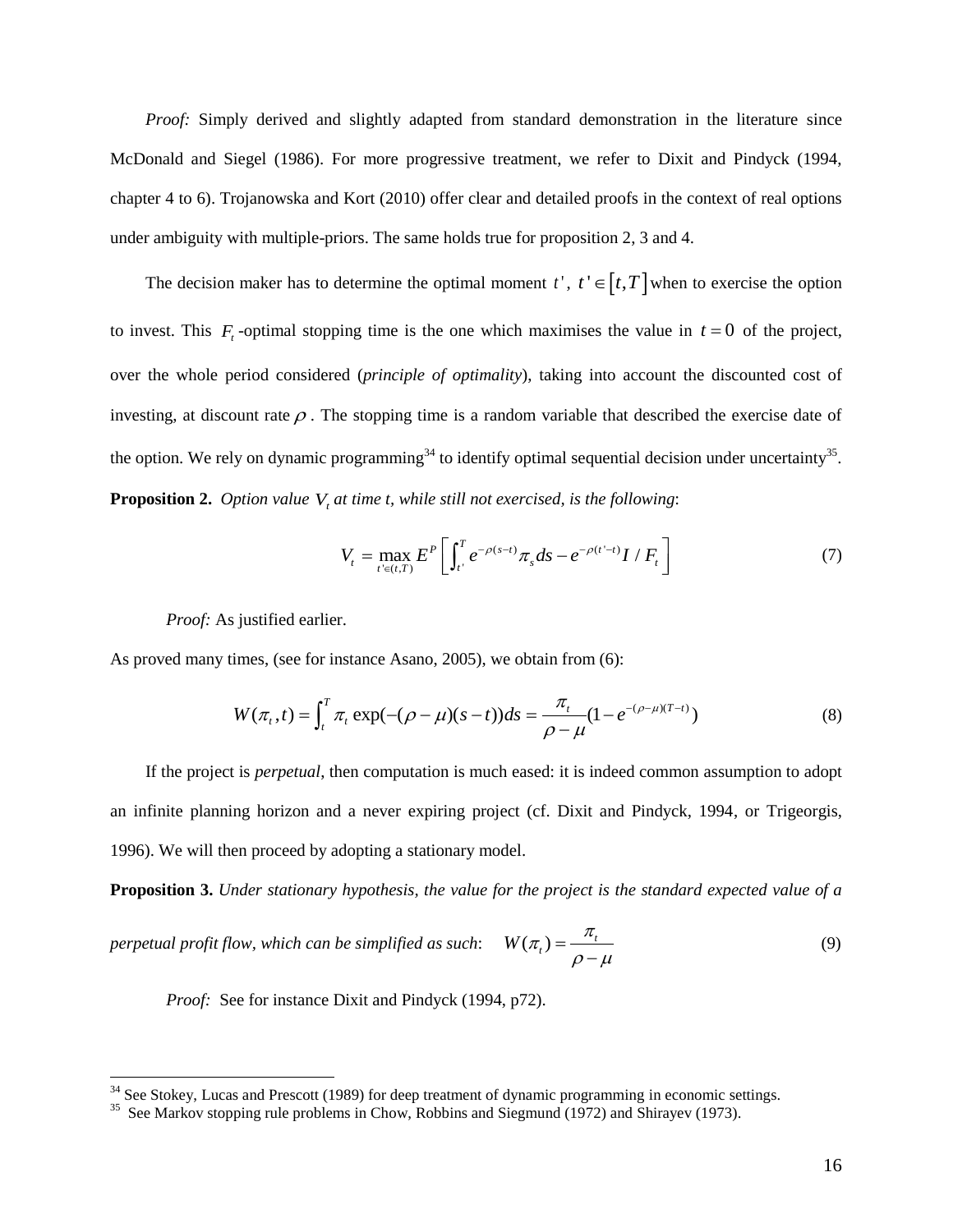It is not possible to apply ordinary rules of derivation to Ito processes. But the use of Ito's lemma allows differentiation and integration of functions of stochastic processes. In the absence of ambiguity, we obtain the following expression by applying Ito's lemma to (9):  $dW_t = \mu W_t dt + \sigma W_t dB_t$ (10)

Under Choquet-Brownian ambiguity, this relation is naturally of the same type as for the cases of no ambiguity or *maxmin* ambiguity, only this time  $\mu + m\sigma$  and  $s\sigma$  in place of  $\mu$  and  $\sigma$ . Hence, we rewrite the formula (10), as described earlier in previous section:  $dW_t = (\mu + m\sigma)W_t dt + s\sigma W t dB_t$  (11) Project value (9) is consequently rewritten to take into account the presence of ambiguity:

$$
W(\pi_t) = \frac{\pi_t}{\rho - (\mu + m\sigma)}
$$
\n(12)

**Proposition 4.** *If the project value W is now technically supposed to be independent from physical time t , then the option value*  $V_t$  *only depends on*  $W_t$ *. Consequently, it is a solution of the following "Hamilton-*

Jacobi-Bellman' type of function, which will be solved by dynamic programming:  
\n
$$
V(W_t) = \max \{ W_t - I, E^P \left[ dV_t | F_t \right] + V(W_t) - \rho V(W_t) dt \}
$$
\n(13)

*Proof:* As justified earlier. See for instance Nishimura and Ozaki (2007), p681.

We now clearly identify characteristics of the optimal investment strategy: existence of a (unique) critical value  $W^*$  such that option is exercised if and only if  $W_t \geq W^*$ ; if not, option is kept moving forward, defining a continuation region where  $W_t < W^*$ . In the right side part of (13), the first term  $W_t - I$  represents the value of *investing now* by exercising the option, while the second term corresponds to the *value of waiting*. Notice that both terms on the right hand side of (13) must be equal in the continuation region. Hence, in this continuation region:  $E^P \left[ dV_t | F_t \right] = \rho V(W_t) dt$ (14)

Applying Ito's lemma to expand  $dV(W_t)$ , supposing that V is twice differentiable in the continuation region and  $V' > 0$ , if we now combine (14) and (11) we obtain:

, if we now combine (14) and (11) we obtain:  
\n
$$
dV_t = V'(W_t)((\mu + m\sigma)W_t dt + s\sigma W_t dB_t) + \frac{1}{2}(s\sigma)^2 W_t^2 V''(W_t) dt
$$
\n(15)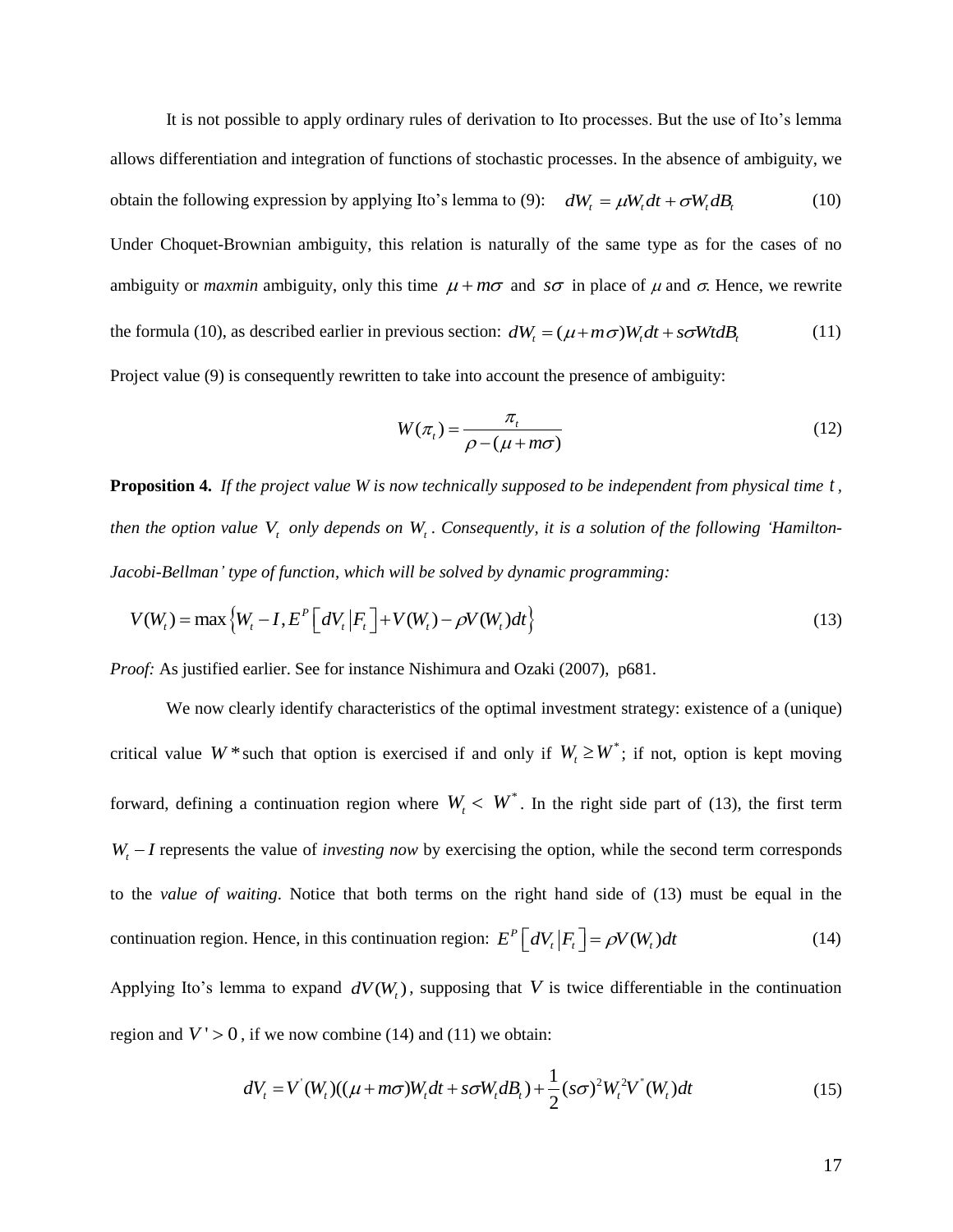From  $(15)$ , the relation obtained is satisfied for every  $dt$ , then we derive the following second-order ordinary differential equation for *V* , as:

$$
\frac{1}{2}(s\sigma)^{2}W_{t}^{2}V^{*}(W_{t}) + (\mu + m\sigma)W_{t}V^{'}(W_{t}) - \rho V(W_{t}) = 0
$$
\n(16)

Further assumptions are necessary in order to solve equation (16), holding in the continuation region. We adopt the following standard boundary conditions: value matching, smooth pasting and absorbing barrier. If we note  $W^*$  the critical value (or reservation value) triggering the option exercise, then:  $V(W^*) = W^* - I$  "value matching condition"<sup>36</sup> (17)  $V(W^*) = 1$  "smooth pasting condition" (18)

$$
F(0) = 0
$$
 "absorbing barrier condition" (19)

We explicitly solve (16) under conditions (17) to (19) in order to get the option value in the continuation region,  $V(W_t)$  as well as the critical value (or free boundary)  $W^*$ , so we obtain<sup>37</sup>:

$$
\begin{cases}\nV(W_t) = \left(\frac{I}{\alpha - 1}\right)^{1 - \alpha} \alpha^{-\alpha} W_t^{\alpha} & W_t < W^* \\
\vdots & \vdots \\
\alpha & \alpha \end{cases} \tag{20}
$$

$$
\bigcup \text{ and } W^* = \frac{\alpha}{\alpha - 1} I \tag{21}
$$

In the exercise region,  $W \geq_t W^*$ ,  $V(W_t) = W_t - I$ . (22)

and  $\alpha$  is a constant<sup>38</sup>, whose value depends on parameters  $\mu$ ,  $\rho$ ,  $\sigma$ ,  $c$ , so defined:

$$
\alpha = \frac{-((\mu + m\sigma) - \frac{1}{2}(s\sigma)^2) + \sqrt{\left\{(\mu + m\sigma) - \frac{1}{2}(s\sigma)^2\right\}^2 + 2\rho(s\sigma)^2}}
$$
\n
$$
\alpha = \frac{-((\mu + m\sigma) - \frac{1}{2}(s\sigma)^2) + \sqrt{\left\{(\mu + m\sigma) - \frac{1}{2}(s\sigma)^2\right\}^2 + 2\rho(s\sigma)^2}}
$$
\n(23)

with  $m = 2c-1$  and  $s^2 = 4c(1-c)$  (see section 2).

<sup>&</sup>lt;sup>36</sup> (17) implies that investing in the project gains a net payoff equal to  $V^* - I$ . (18) is derived from the first-order condition when maximizing project value. (19) if the investment value has no value, then the option is worthless.

<sup>&</sup>lt;sup>37</sup> See for instance Dixit and Pindyck for simple treatment (1994, p142-143), getting solution through dynamic programming (using linear combination), as well as description of fundamental quadratic's intuition.

<sup>&</sup>lt;sup>38</sup>  $\alpha > 1$  so that W<sup>\*</sup> and V are well defined, which in the multiple-priors also holds as  $\rho > \mu$  and  $\kappa > 0$  (see Nishimura and Ozaki, 2007, Annex A.5.).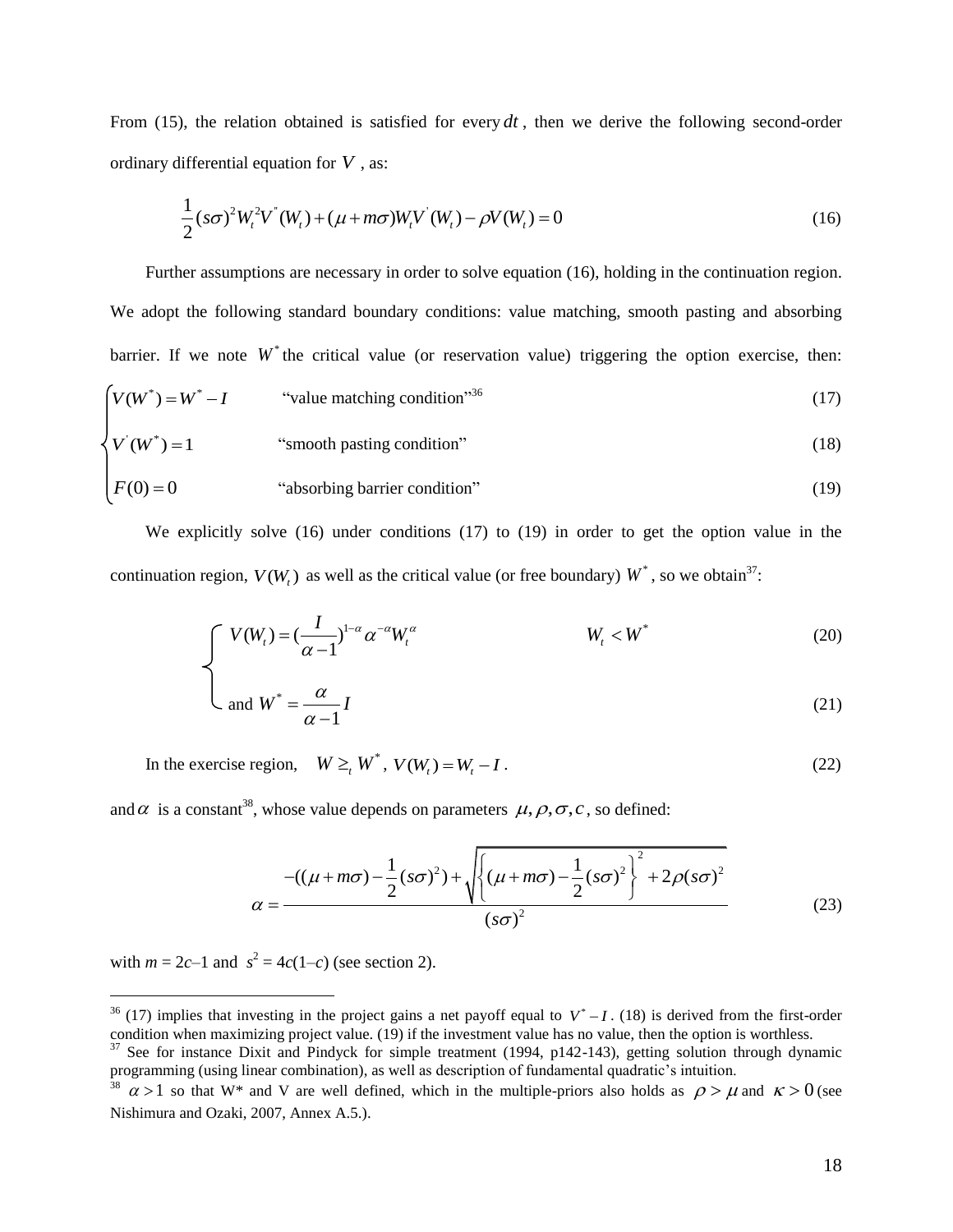Let's summarize our optimal stopping problem in the context of ambiguity represented by CBM:

**Proposition 5.** *Assuming a real option to invest under Choquet-Brownian ambiguity as defined in propositions 1-4, optimal strategy and value of investment are summarized in (20), (21), (22) and (23).*

This is of course close from what is obtained in the case of absence of uncertainty, which becomes a special case. We observe the introduction in key formulas of parameters *m* and *s*, directly deriving from c, which resumes the attitude of the decision maker towards ambiguity.

#### **4. COMPARATIVE STATICS**

After identifying the optimal investment rule, what happens if parameters change? We compare the effect of a change in risk (that is an increase in volatility) with that of a change in Knightian uncertainty (either represented by  $\kappa$  in the multiple-priors or by c with Choquet-Brownian ambiguity). We obtain several analytical results, more specifically regarding the impacts of risk and ambiguity on project values in the stopping region. Regarding the critical reservation value and the timing of option exercise in the presence of ambiguity, we use some simulations<sup>39</sup> results, as standard in the real option under ambiguity literature, to show the critical impact of changing parameters and examine the characteristics of the optimal investment rule when analytical results are not easily computable.

#### *4.1. An increase in risk*

 $\overline{a}$ 

In the absence of ambiguity, the well know result of an increase in risk consists in the increase of the value of the project in the continuation region and in the reservation value, while the value of the project once the option has been exercised does not change. Exercise of the option is delayed. If now we introduce ambiguity, we show that a change in risk also impacts the exercised project value. Differences in original attitude towards ambiguity may explain why the same variation in risk may be looked over differently by decision makers revealing different attitudes towards perceived uncertainty, with potentially drastic consequences in terms of valuation.

<sup>&</sup>lt;sup>39</sup> Simulation results have often to be taken with a pinch of salt. Different parameters may likely influence each other and interpreting can be hazardous at time. Nevertheless, simulations are an important tool in practice when dealing with real options. From collecting adequate data on past demand for instance, are generated prospective future demand trajectories. Stochastic dynamic programming in the context of real options rely on quality of information used, that is sound data collection, analysis and industry expertise.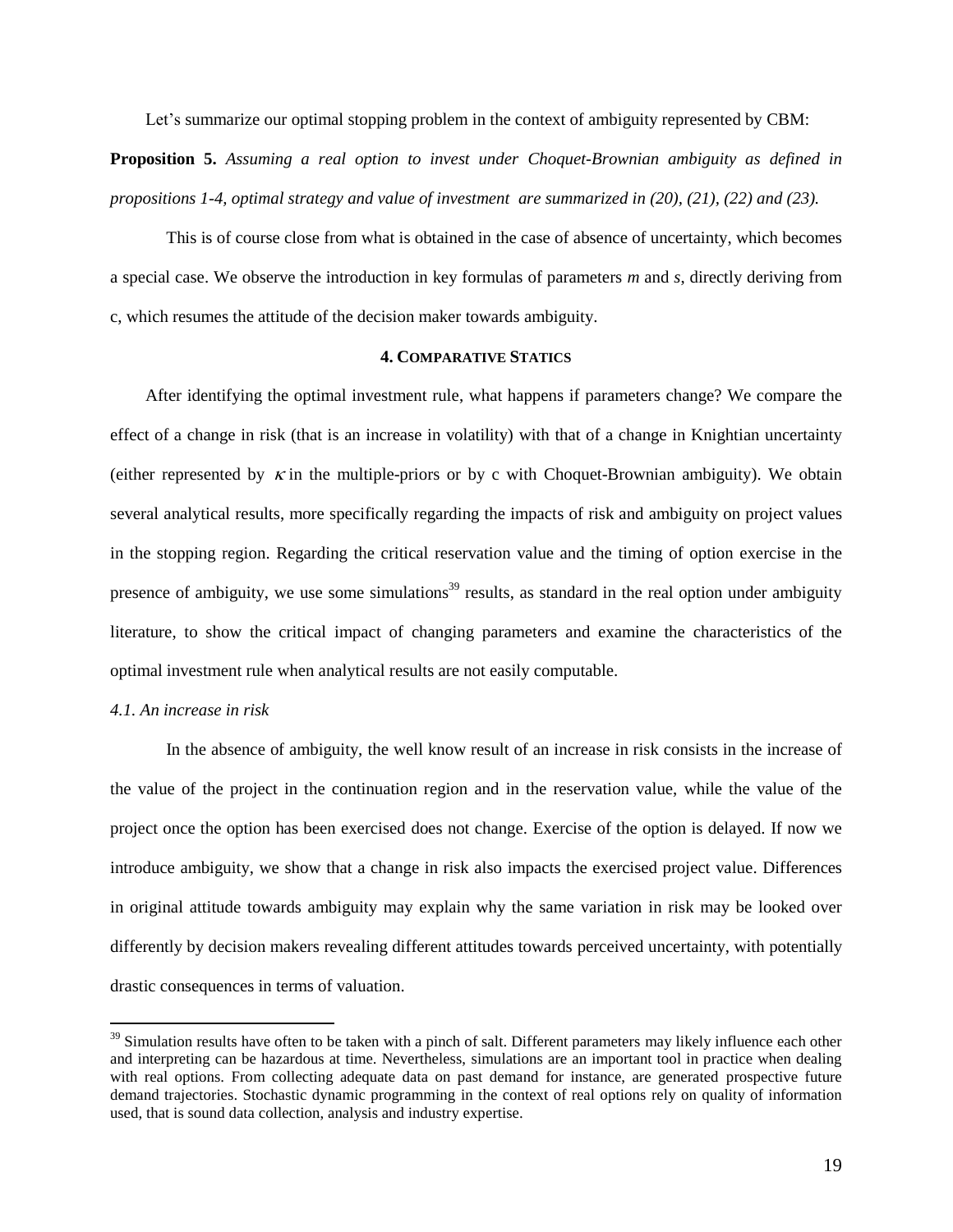**Proposition 6.** *In the presence of ambiguity, a change in risk levels impacts project value in the stopping region. An increase in risk leads to an increase in the value of the project once the option has been exercised if and only if the decision maker is ambiguity lover (c>1/2). The opposite holds true if the decision maker is averse to ambiguity (c<1/2).* 

*Proof:* See appendix A

 $\overline{a}$ 

#### *4.2. An increase in ambiguity (c-ignorance):*

In this subsection we now wish to analyze the effect of a change in c-ignorance on project value, continuation value, reservation value and timing of exercise<sup>40</sup>.

4.2.1. Project value in the stopping region  $W_T \geq W^*$  :

This time let's recall that in the presence of Choquet-Brownian uncertainty  $(\mu + m\sigma)$  replaces  $\mu$ , so:

$$
W(\pi_t) = \frac{\pi_t}{\rho - (\mu + m\sigma)}
$$
(12)

The impact of an increase in c-ignorance in the stopping region is the following: if the decision maker is ambiguity averse,  $\mu + m\sigma$ , thus project value W in the stopping region decreases. The opposite holds true for an ambiguity lover. This result generalizes the multiple-priors model, in which an increase in  $\kappa$ ignorance always translates into a decreased value for the project (indeed the decision maker remaining averse to ambiguity and only considers the lower born).

### 4.2.2. Project value in the continuation region  $W_T < W^*$  :

From now on, computation is not trivial and we cannot derive analytical solutions through simplifying derivatives. Using simulation, here we find that if we fix  $\mu, \sigma, \rho$ : if the decision maker is ambiguity averse, an increase in ambiguity leads to a decrease in project value in the continuation region. The opposite holds true for an ambiguity lover.

<sup>&</sup>lt;sup>40</sup> Let's recall first that an *increase* in perceived ambiguity in our setting means that the value of parameter  $c$  is going further away from its central key anchor ½ (corresponding to the limit probabilistic case, that of an absence of ambiguity). Possible deviations are confined in a range and c represents the index of the intensity and nature of perceived ambiguity (or c-ignorance).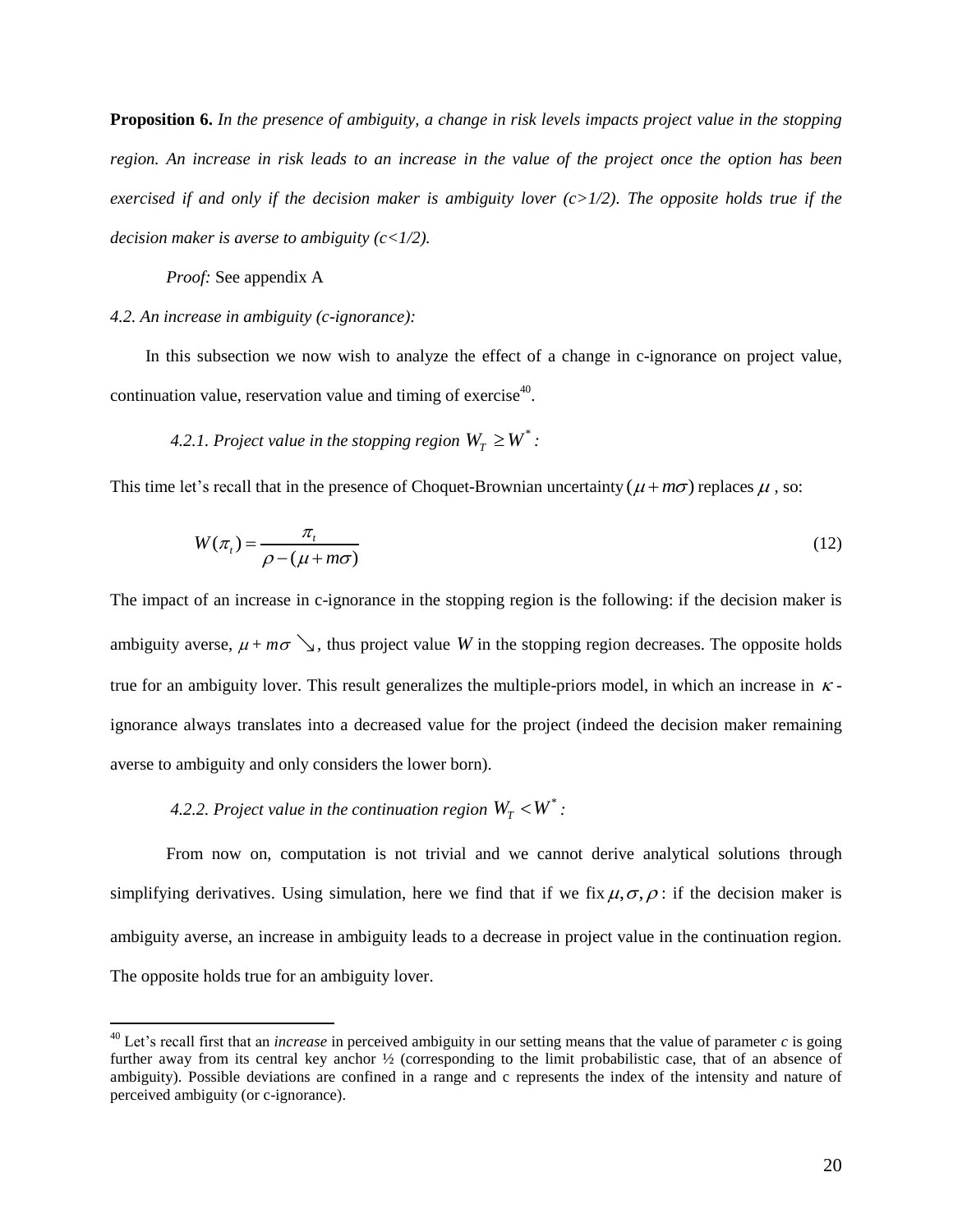4.2.3. Reservation value: 
$$
W^* = \frac{\alpha}{\alpha - 1}I
$$

Let's note that when  $\alpha \nearrow, \alpha > 1$ , then the hysteresis factor 1 α  $\alpha -$ <sup>41</sup>; this means the reservation value decreases. As shown in the previous section,  $\alpha$  depends on 4 parameters, the degree of c-ignorance c (which in turn determines the values for *s* and *m*), the growth rate  $\mu$ , the discount rate  $\rho$ , as well as the volatility  $\sigma$ .

We may summarize briefly some side results concerning growth rates  $\mu$  and discount rates  $\rho$ , identifying how they also impact reservation values and timing of exercise of option:

- If  $c, \sigma, \rho$  are fixed, then according to our simulation:  $\nearrow \mu \Rightarrow \searrow \alpha$ , that is an increase in the growth rate decreases  $\alpha$ , which in turn means the reservation value  $W^*$  increases (see fig.1 in appendix B). The attitude towards ambiguity (lover, averse, neutral) does not change the direction of the trend, but an ambiguity lover's reservation value is always higher than that of a neutral or averse one.

- Now if  $c, \sigma, \mu$  are fixed, then according to our simulation:  $\nearrow \rho \Rightarrow \nearrow \alpha$ , that is an increase in the discount rate increases  $\alpha$ , meaning the reservation value  $W^*$  decreases (see fig.2 in appendix B). The attitude towards ambiguity does not affect the trend, but an ambiguity lover reservation value is once more always higher than that a neutral or averse one.

Let's now turn to our main point of discussion, the impact of a change in c when all other parameters are fixed: if  $\mu$ ,  $\sigma$ ,  $\rho$  are fixed, then if the decision maker is ambiguity lover, an increase in cignorance will lead to a decrease in α. Reservation value increases. The opposite holds true for an ambiguity averse (see fig.3 in appendix B). In the case of aversion towards ambiguity, the observed decrease in reservation value is similar to that in Nishimura and Ozaki (2007). But we also establish the opposite result for an ambiguity seeker.

<sup>&</sup>lt;sup>41</sup> Let's note that as long as  $\alpha > 1$ ,  $\frac{\alpha}{\alpha} > 1$ 1  $\alpha$  $\frac{\alpha}{\alpha-1}$ >  $\frac{x}{-1} > 1$ . Hence  $W^* > 1$ , which is sufficient to rule out as incorrect the traditional static NPV criterion.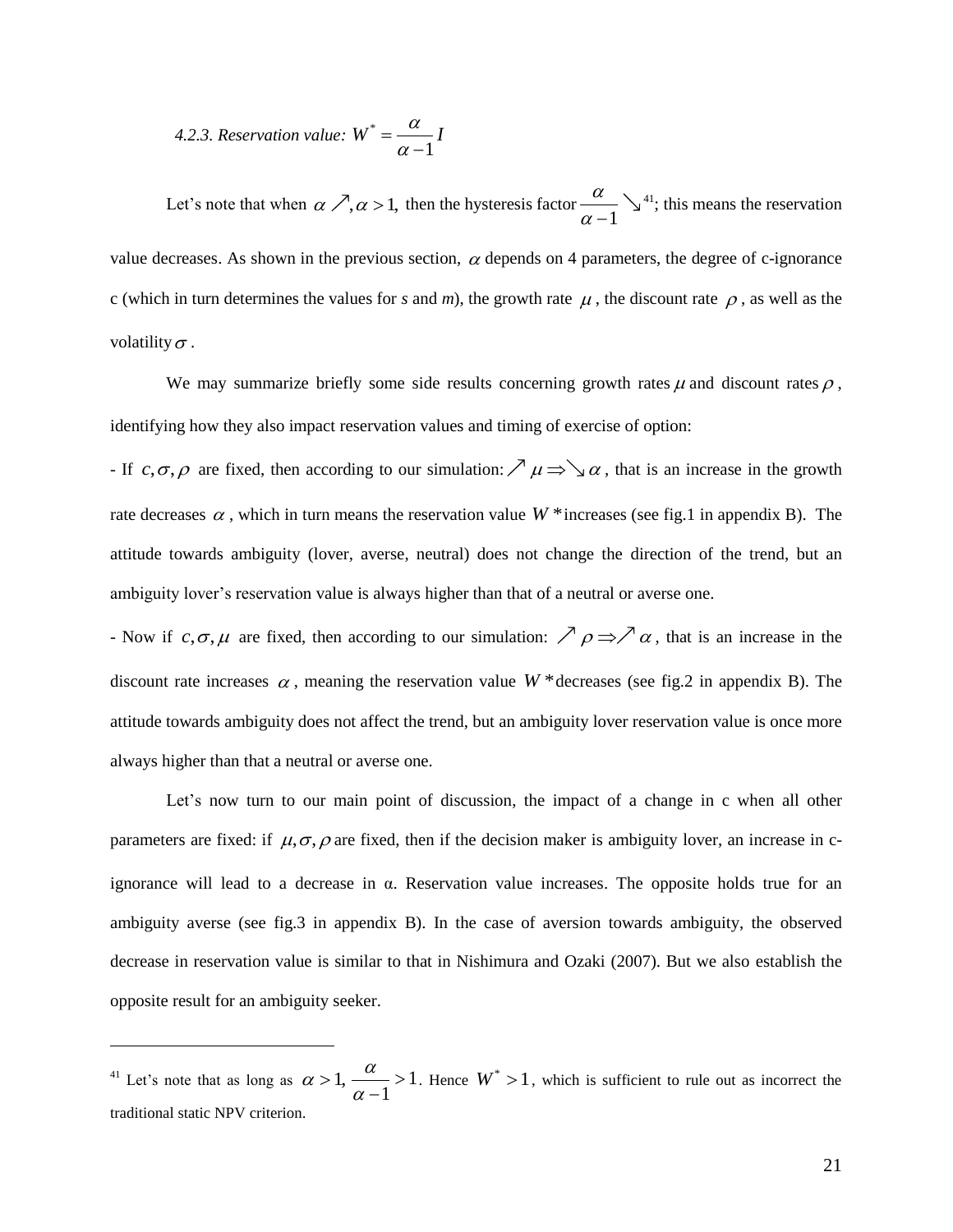#### 4.3.4. Value of waiting

 $\overline{a}$ 

Next, we explore the connection between a change in reservation value and the subsequent impact on timing of option exercise. If we reinterpret the reservation value  $W^*$  in terms of a reservation profit flow  $\pi^*$ , then from adapting (12), we get:  $W^* = \frac{\pi^*}{\rho - (\mu + m\sigma)}$ *m* π  $=\frac{\pi}{\rho - (\mu + m\sigma)}$  that can be rewritten:  $\pi^* = {\rho - (\mu + m\sigma)} W^*$ . In our model<sup>42</sup>, simulations on reservation profit flow  $\pi^*$  show two distinct areas depending on the nature of c-ignorance (seeker or averse):  $\pi^*$  is increasing with the degree of ambiguity for an ambiguity averse (that is the value of waiting increases), while decreasing for an ambiguity seeker. This leads to the adoption of opposite behaviors, with an accelerated (ambiguity seeker) or a delayed (ambiguity averse) option exercise (See fig.4 in appendix B).

It does not come as a huge surprise at this stage that preferences towards perceived ambiguity play such a defining role when deciding over the optimal moment of exercise of our real option. Just like project and option valuations are affected by individual preferences, the timing of exercise is modified according to the nature of the attitude of the decision maker towards ambiguity. For an ambiguity averse, the present value effect (decrease in the net present value of the project) dominates the option value effect (the cost of opportunity of acting is reduced), and exercise is delayed. The opposite holds true for an ambiguity seeker. Let's summarize our findings:

**Proposition 7.** *A change in the level of perceived ambiguity has an impact on project value as well as on reservation value, consequently impacting the timing of exercise of real options with Choquet-Brownian motions. While an ambiguity averse decision maker will delay option exercise, an ambiguity seeker will exercise it earlier than if he was neutral towards ambiguity.*

<sup>&</sup>lt;sup>42</sup> See Nishimura and Ozaki (2007) and Trojanowska and Kort (2010) for discussion of this relation in the context of multiple-priors. In the latter especially, the impact of Knightian uncertainty on triggers  $W^*$  and  $\pi^*$  appears equivocal for *finite life* projects: an increase in reservation value may not lead to delayed investment (for instance, larger life-times finite projects are negatively associated with investment enhancing). For *perpetual* projects, to the contrary, monotonicity is demonstrated, with  $\pi^*$  increasing with ambiguity.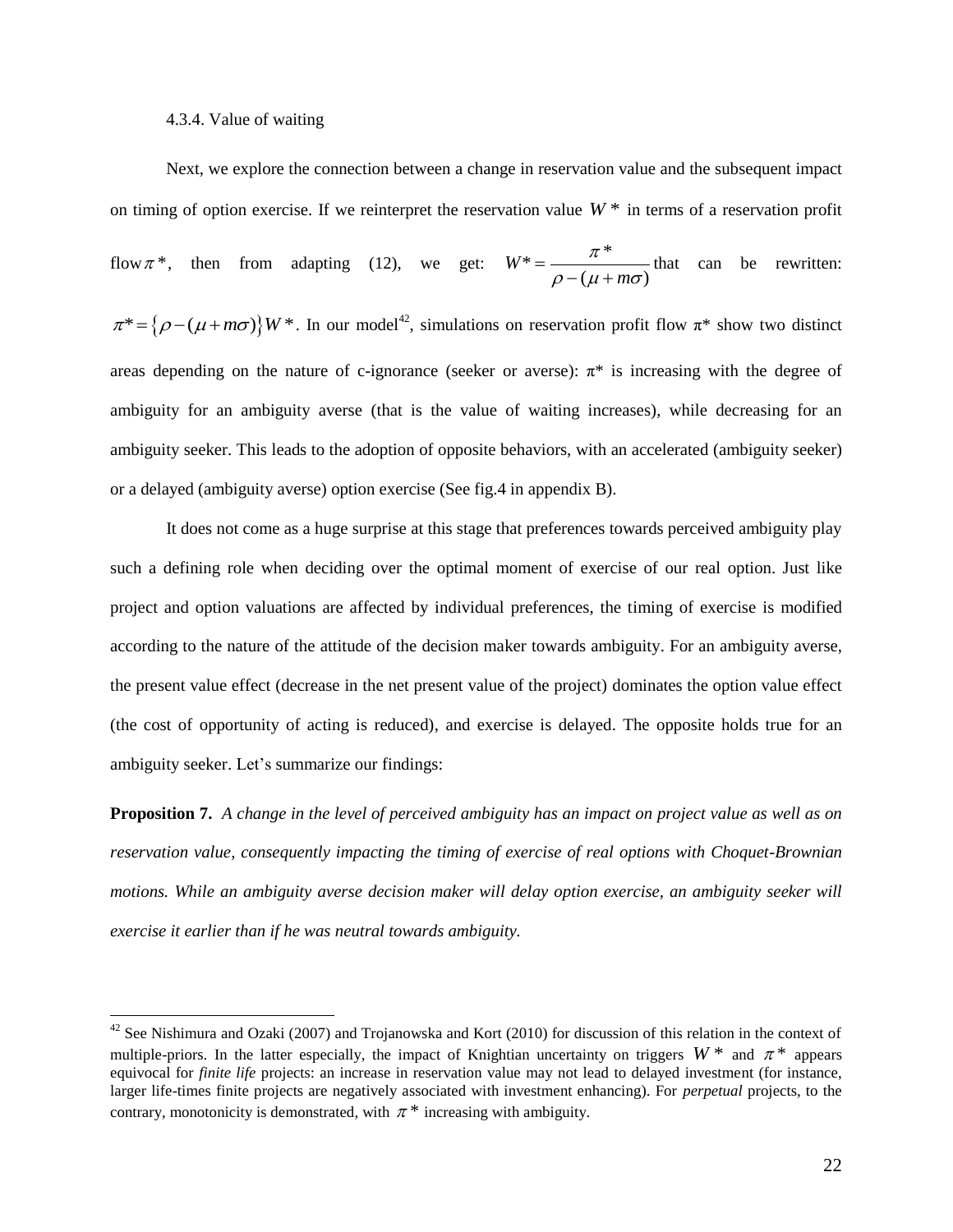#### **5. CONCLUSION**

Few articles within the real options literature have so far explored the impact of ambiguity. Moreover, the few pioneer real options models under Knightian uncertainty are based on the multiplepriors model. They have given great insight into the importance of addressing the existence of preferences towards perceived ambiguity. Unfortunately such models are also very restrictive by definition, as they rely exclusively on a *maxmin* criterion.

By introducing a wider spectrum of attitudes towards ambiguity represented through Choquet-Brownian motions, we show that individual preferences matter and lead to significant and contrasted impacts on option valuations and subsequent timing of exercise. Indeed, aversion towards ambiguity will increase the value of waiting and delay exercise, while ambiguity loving preferences will encourage an earlier exercise of a real options to invest. So far in the literature only the result for an averse ambiguity had been established in the case of a perpetual option (Nishimura and Ozaki, 2007).

Real options models under ambiguity so far concur in underlining that ambiguity should not be purely and simply ignored. Considering the limited number of papers on this subject, that some points of debate remain open, such as the moment of resolution of ambiguity (Miao and Wang, 2009), is hardly surprising and actually bodes well for further research. Let's notice that the very effect of risk itself on options may still be subject of debate (see Sarkar's controversial stance, 2000; discussed in Lund, 2005).

Furthermore, in our model a complex inter-relation between risk and ambiguity, often completely ignored in the literature, appears and raises new questions. In the combined presence of ambiguity and risk, individual revealed preferences towards such forms of uncertainty may deeply impact real option valuations and subsequent actions: as we pointed out, even a risk neutral decision maker will react to changes in risk if he is not neutral towards ambiguity. This relation may appear more strikingly here than in the multiple priors approach where ambiguity is largely "assimilated" to risk.

To conclude, we wish to underline that more research will be necessary to deepen the understanding of ambiguity revealed preferences, to compare their various representations and ponder their respective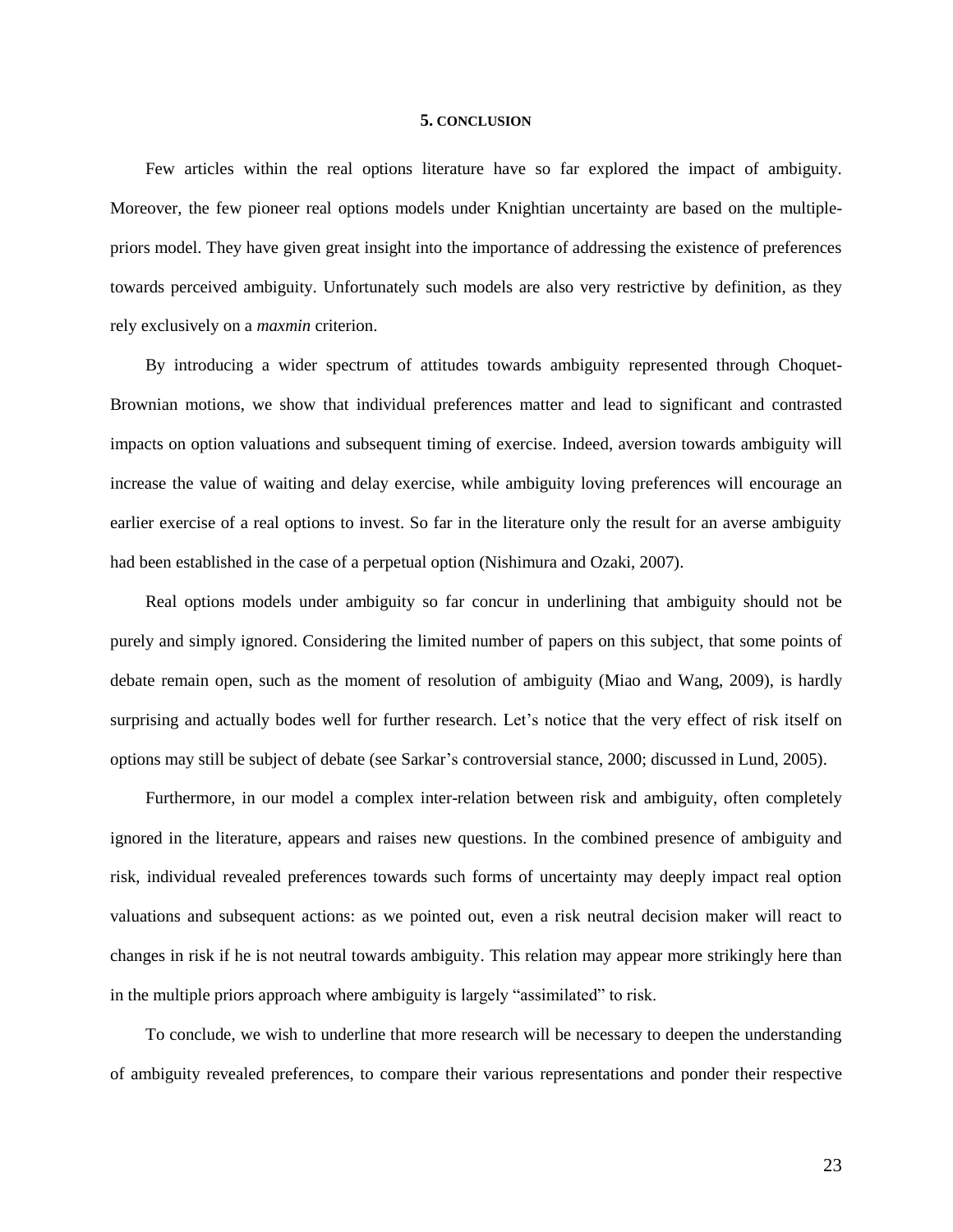interest and limits. Even the interpretation of ambiguity itself remains somehow controversial and a better distinction between beliefs and tastes may be desirable.

Recently axiomatized Choquet-Brownian motions are tractable enough to be adapted to more complex real options settings, including compound options or multiple sources of ambiguity such as typical stochastic costs (see Kast, Lapied and Roubaud, 2010). Besides, expanding our model to finite life projects would allow comparisons with research on finite life projects in the context of multiple-prior (Trojanowska and Kort, 2010; Gryglewicz, Huisman and Kort, 2008).

As decision makers' preferences towards ambiguity matter, they should often be taken into consideration when examining the timing and valuation of real options projects. Obviously it may be helpful when assessing decisions *ex-post,* to better understand why in practice real options may be exercised much later (or sooner) than predicted in the expected utility framework. But it may also contribute to a better framing *a priori* of the impact of ambiguous key drivers on a real option project, if only through additional sensitivity analyses including ambiguity parameters.

The multiple-priors approach corresponds to a cautious attitude in front of potential model misspecification, a "robust decision rule" for an investment. From a managerial point of view, ambiguity should not necessarily be feared though: embracing it when strategically justified may prove wise and source of competitive advantage, when caution would prevent from undertaking potentially profitable investments. Obviously the intuition of managers will not be replaced by quantitative estimates, but those who adopted the real options approach often underline that it contributes to better thinking, planning and conducting of projects under uncertainty. Adopting some sort of ambiguity parameter should just help them in doing that in a more explicit way!

Finally, at this early stage of real options models under ambiguity, it may be argued that they already contribute to the idea that dominant models in finance should maybe more often than not take ambiguity preferences into consideration… if only by making the hypothesis of "ambiguity neutrality" at least as explicit than its omnipresent "risk neutral" counterpart!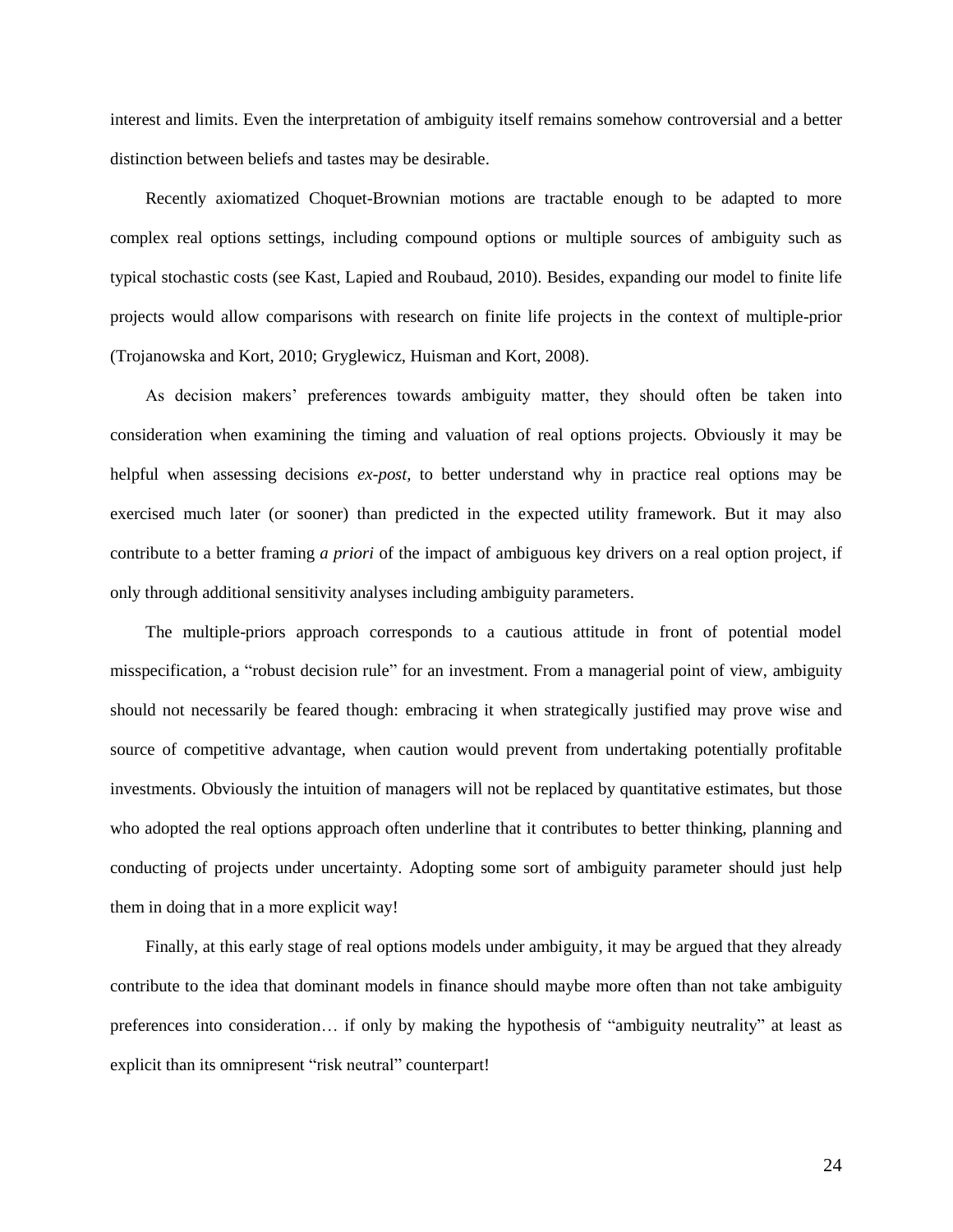#### **Appendix A. Comparative Statics for risk**

A. An increase in risk in the absence of ambiguity: the standard case

A.1. Project value after exercise,  $W_T \geq W^*$  :

Parameter  $\sigma^2$  representing risk has no impact on the value of the project once launched. Indeed, if there is no ambiguity, then  $m = 2c - 1 = 0$  and  $W(\pi_t) = \frac{\pi_t}{\rho - \mu}$  $=$ -. In the absence of ambiguity, a change in risk does not modify the project value in the stopping region (the agent is *risk neutral* by hypothesis).

A.2. Project value in the continuation region,  $W_T < W^*$  :

Regarding the option value in the continuation region, let's recall that  $V(W_t)$  is given by (20):

 $(W_t) = (\frac{I}{\alpha - 1})^{1-\alpha} \alpha^{-\alpha} W_t$  $V(W_t) = (\frac{I}{\alpha - 1})^{1-\alpha} \alpha^{-\alpha} W_t^{\alpha}.$  $=(-\frac{I}{\cdot})^{1-\alpha}\alpha^{-\alpha}V$  $\overline{\phantom{a}}$ . This time, as parameter  $\sigma^2$  plays a key role in computation of  $\alpha$  in (23), the value of the project will change in the continuation region. We need to look at the sign of a few derivatives to identify the impact of an increase in risk, which implies some calculations (Nishimura and Ozaki, 2007): sign of  $\frac{5\alpha}{2}$ α σ  $\partial$  $\partial$  $< 0$ , sign of  $\frac{\partial V(W_t)}{\partial t}$ α  $\partial$  $\partial$  $<$  0; hence, by combining,  $\frac{1}{2}$  $V(W_t)$ σ  $\partial$  $\partial$ > 0. An increase in risk increases the value of the project in the continuation region.

*A.3. Reservation value*  \* 1  $W^* = \frac{\alpha}{\alpha - 1}I$  $\overline{\phantom{a}}$ *:*

 $\overline{a}$ 

Again, parameter  $\sigma^2$  plays a key role in computation of  $\alpha$ , so that we again need to establish the

signs of: 
$$
\frac{\partial W^*}{\partial \alpha} < 0
$$
, and  $\frac{\partial \alpha}{\partial \sigma^2} < 0$ , (Nishimura and Ozaki, 2007); hence,  $\frac{\partial W^*}{\partial \sigma^2} > 0$ 

B.An increase in risk in the presence of ambiguity: a striking impact on project value!

If the decision maker is not neutral towards ambiguity, a change in risk in the presence of ambiguity will impact the project value in the stopping region (*ceteris paribus*). Indeed, if  $\sigma^2$  increases, then  $(\mu + m\sigma)$  now increases if and only if m>0, that is if c>1/2, which in turn implies that  $(\pi)$  $W(\pi_t) = \frac{n_t}{\rho - (\mu + m\sigma)}$  $\pi_t = \frac{\pi_t}{\rho - (\mu + m\sigma)}$  increases. Consequently, project value in the stopping region increases for an ambiguity seeker when risk increases. The opposite holds true if the decision maker is ambiguity averse<sup>43</sup>.

<sup>43</sup> Let's note that in the multiple-priors, as  $\kappa > 0$ , an increase in risk also leads to a decrease in project value, as  $W_t = \frac{\pi_t}{\rho - (\mu - \kappa \sigma)}$  $=\frac{n_i}{\rho - (\mu - \kappa \sigma)}$ . This is just a special case in our model, that of ambiguity aversion under *maxmin*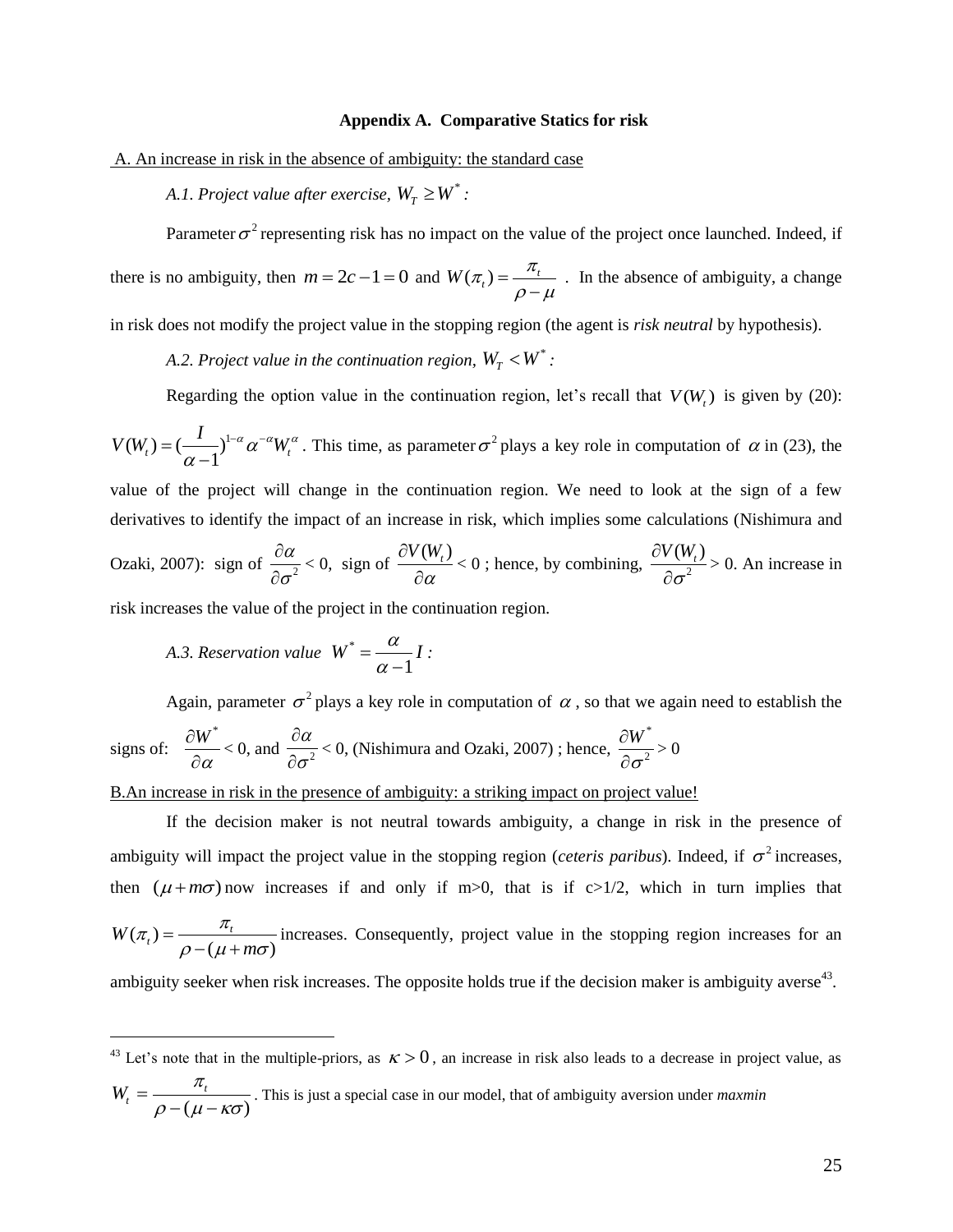



Fig. 1. Reservation Value  $W^*$  as a function of  $\mu$  for decision makers expressing various attitudes towards

ambiguity (with  $\sigma = 20\%$ ;  $\rho = 15\%$ ;  $\psi = \{-0.1, 0, 0.1\}$  and  $I = 100$ ).



Fig.2. Reservation Value  $W^*$  as a function of  $\rho$  for decision makers expressing various attitudes towards

ambiguity (with  $\sigma = 20\%$ ;  $\mu = 1.5\%$ ;  $\psi = \{-0.1, 0, 0.1\}$  and  $I = 100$ ).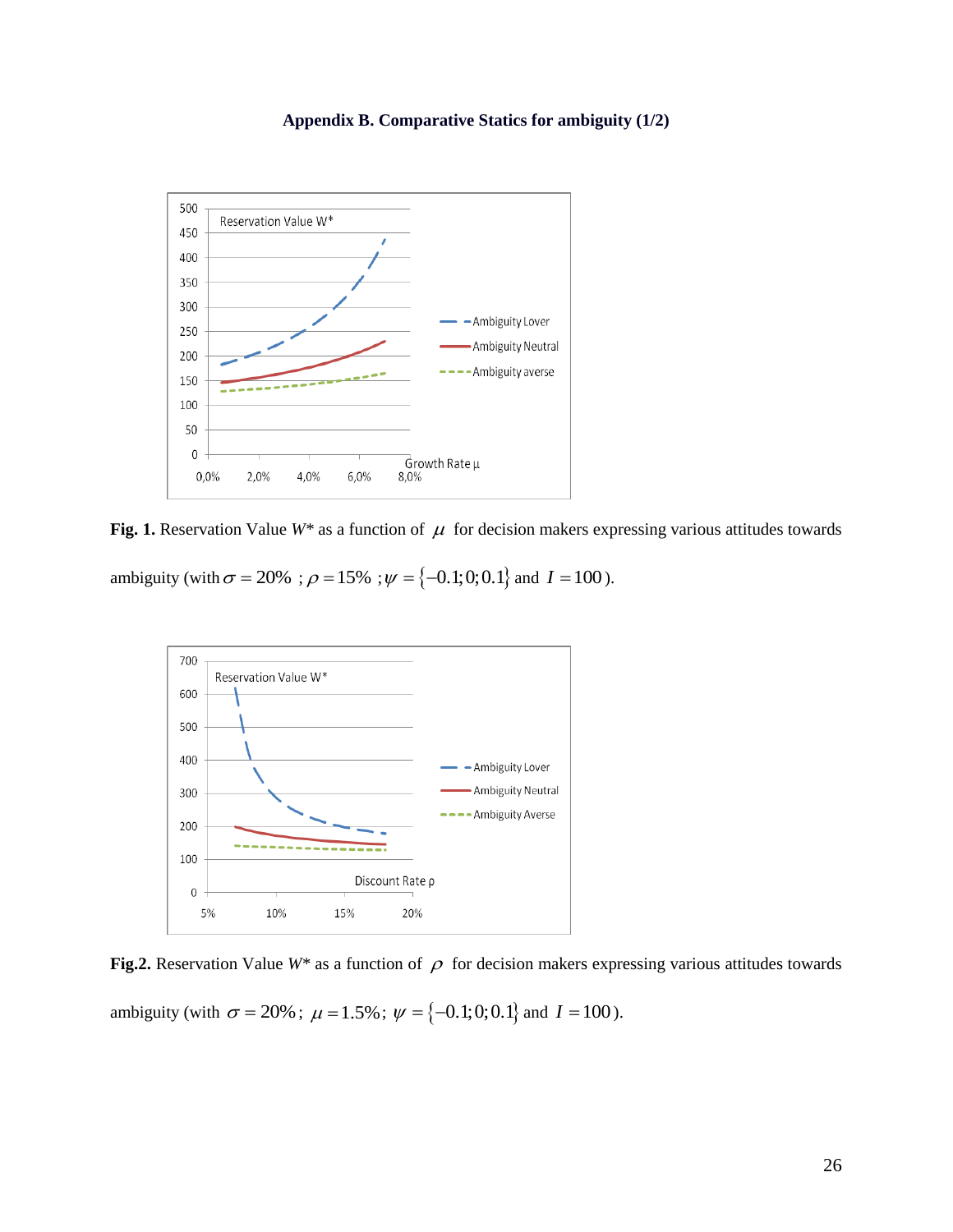

**Appendix B. Comparative Statics for ambiguity (2/2)** 

Fig.3. Reservation Value W<sup>\*</sup> as a function of the degree of c-ignorance (with  $\sigma = 5\%$ ,  $\mu = 2.5\%$ ,

 $\rho = 8\%$  and  $I = 100$ ).



**Fig.4.** Reservation Profit Flow  $\pi^*$  as a function of the degree of c-ignorance (with  $\sigma = 5\%$ ,  $\mu = 2.5\%$ ,  $\rho = 8\%$  and  $I = 100$ ).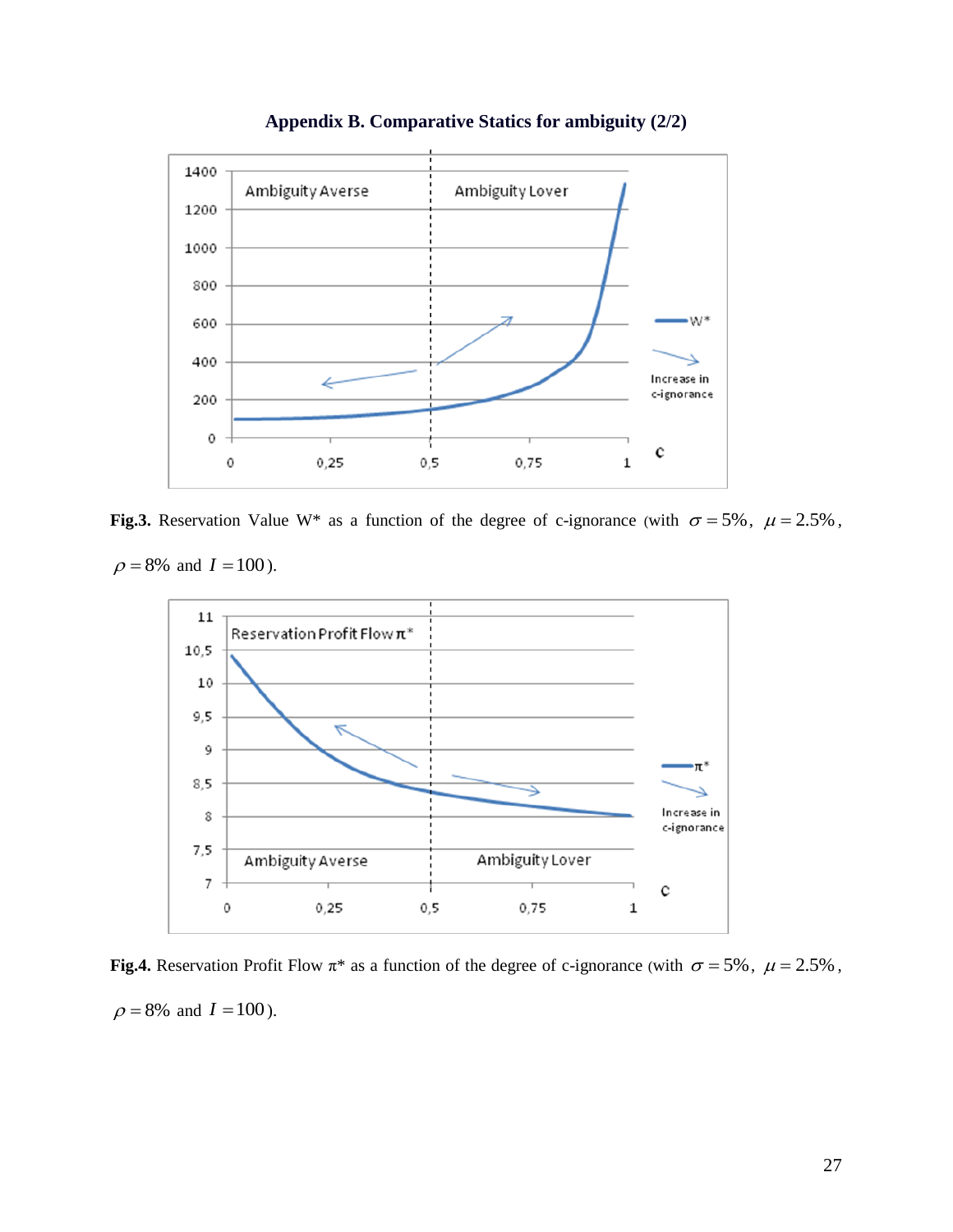#### REFERENCES (SELECTED)

Asano, T., (2005): "Irreversibilities and the optimal timing of environmental policy under

Knightian uncertainty", Discussion paper, Osaka University.

Basset G., Koenker R. and G. Kordas, (2004): "Pessimistic Portfolio Allocation and Choquet Expected Utility", *Journal of Financial Econometrics*, Vol.2, Oxford University Press.

Chateauneuf, A., (1994): "Modeling Attitudes towards Uncertainty and Risk through the Use of Choquet Intégral", *Annals of Opérations Research*, 52 : 3-20.

Chateauneuf A., Kast R. and Lapied A., (2001): "Conditioning Choquet integrals: the role of comonotony", *Theory and decision* 51, 367-386.

Chen, Z. and L. Epstein (2002): "Ambiguity, Risk and Asset Returns in Continuous-Time", *Econometrica*, 70, 1403– 1443.

Cohen, M. and J.M. Tallon, (2000): "Décision dans le risque et l'incertain: l'apport des modèles non-additifs", *Revue d'Economie Politique*, N°110(5), pp.631-681.

Dixit, A.K. and R.S. Pindyck (1994). *Investment under Uncertainty*. Princeton University Press, Princeton.

Duffie, D. and L. Epstein, (1992): "Stochastic differential utility", *Econometrica* 1992.

Epstein, L., (1999):, "A definition of uncertainty", *Review of Economic Studies* 66, 579–608.

Epstein, L. and M. Schneider, (2003): "Recursive Multiple Priors", *Journal of Economic Theory*,113, 1–31.

Epstein, L. and S. Zin, (1989): "Substitution, risk aversion and the temporal behavior of consumption and asset returns: a theoretical framework", *Econometrica* 1989

Ghiradato, P. and M. Le Breton (2000): "Choquet Rationality", *Journal of Economic Theory*, Elsevier, vol. 90(2), pages 277-285, February.

Ghirardato, P., Maccheroni, F. and M. Marinacci, (2004): "Differentiating ambiguity and ambiguity attitude", *Journal of Economic Theory* 118, 133–173.

Gryglewicz, S., Huisman, K.J.M., & Kort, P.M. (2008): "Finite project life and uncertainty effects on investment,. *Journal of Economic Dynamics and Control*, *32*(7), 2191-2213

Kast, R. and A. Lapied, (2008): "Dynamically consistent Choquet random walk and real investments", Working paper, Greqam.

Klibanoff, P., Marinacci, M. and Mukerji, S. (2005): "A smooth model of decision-making under ambiguity", *Econometrica* 73(6), 1849–1892.

Klibanoff, P., Marinacci, M. and Mukerji, S. (2006): "Recursive smooth ambiguity preferences". Working Paper. (forthcoming at Journal of the Economic Theory).

Lund, D., (2005): "How to analyze the investment-uncertainty relationship in real options models?", *Review of Financial Economics*, 14, 311-322.

McDonald and Siegel (1986)

Miao, J. and N. Wang, (2006): "Risk, uncertainty and option exercise", Working paper (first version 2003; most recent : Sept 2009), Boston University and Columbia University.

Montesano, A. (1990): "On the Definition of Risk Aversion", *Theory and Decision* 29, 53–68.